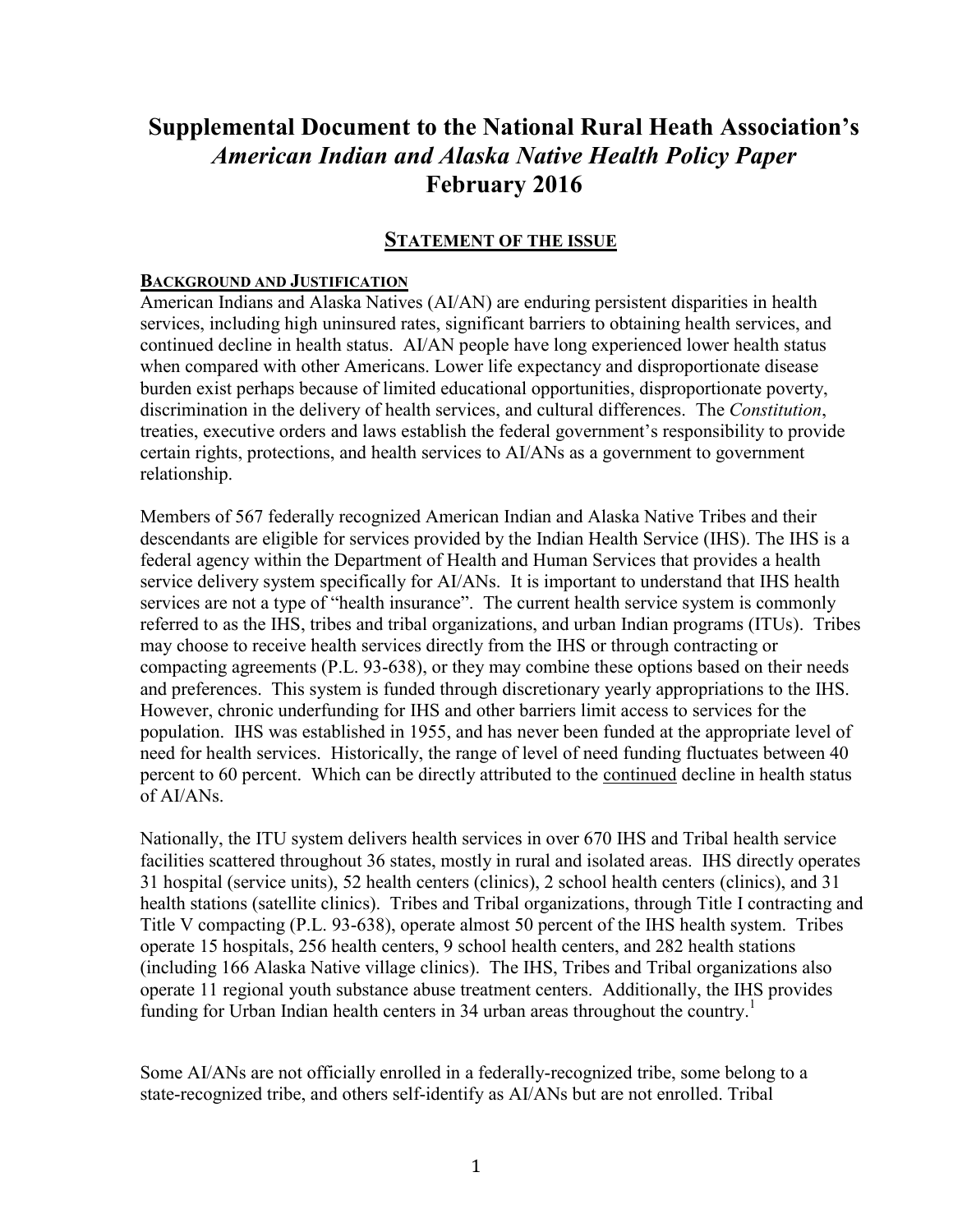membership has important implications for access to benefits. Members and descendants of members of federally recognized tribes have broader access to certain federal benefits and services. Specifically, enrolled tribal members have specific provisions in the *Patient Protection and Affordable Care Act* (ACA).

There has been a major population shift of AI/ANs from rural to metropolitan areas in the last decade. Throughout the 1990s to 2005 approximately 50 percent of AI/ANs listed their primary residence as rural areas, primarily reservations or trust lands. As the economic condition worsened there was a considerable number of AI/ANs that were compelled to leave their homes and relocate to urban areas to find employment. Current available data cites that 22 percent live on reservations and 60 percent live in metropolitan areas.<sup>2</sup>

The National Congress of American Indians (NCAI), Policy Research Center released a revised Geographic & Demographic Profile of Indian Country<sup>3</sup> in 2012 using 2010 Census data. The results are listed below:

## *POPULATION*

*A Fast Growing Population*

- *In the 2010 Census, 5.2 million people or 1.7 percent of the US population identified as AI/AN alone or in combination with other races, an overall increase of 27 percent from the 2000 Census. The overall US population grew about 9.7 percent between 2000 and 2010.*
- *Total AI/AN alone population is: 2.9 million or about 0.9 percent of the US population.*
- *About 32 percent of AI/AN are under the age of 18, compared to only 24% of the total population who are under the age of 18. The median age for AI/AN on reservations is 26, compared to 37 for the entire nation.*
- *The AI/AN population from birth through age 24 makes up 42 percent of the total AI/AN population; whereas the under 25 population for the United States is only 34 percent of the total population.*

*Where AI/AN People Live*

- States with the highest proportion of AI/AN people include: Alaska (19.5%), Oklahoma *(12.9%), New Mexico (10.7%), South Dakota (10.1%), Montana (7.9%), North Dakota (6.4%), Arizona (5.5%), Wyoming (3.3%), Washington (3.0%), and Oregon (2.9%).*
- *About two thirds of AI/AN people lived in 10 states: California, Oklahoma, Arizona, New Mexico, Texas, North Carolina, New York, Alaska, Washington, and South Dakota.*
- *The Bureau of Indian Affairs now recognizes 567 federally recognized tribes, with 229 of those tribes and villages located in Alaska; the remaining tribes are located in 34 other states.*
- *In total, tribal governments exercise jurisdiction over lands that would make Indian Country the fourth largest state in the United States if all the lands were combined.*
- *The Navajo Nation is larger than each of the following states: Maryland, Vermont, New Hampshire, Massachusetts, New Jersey, Hawaii, Connecticut, Delaware and Rhode Island.*
- *19 tribal nations are each larger than the state of Rhode Island.*
- *12 tribal nations have a land base larger than the state of Delaware.*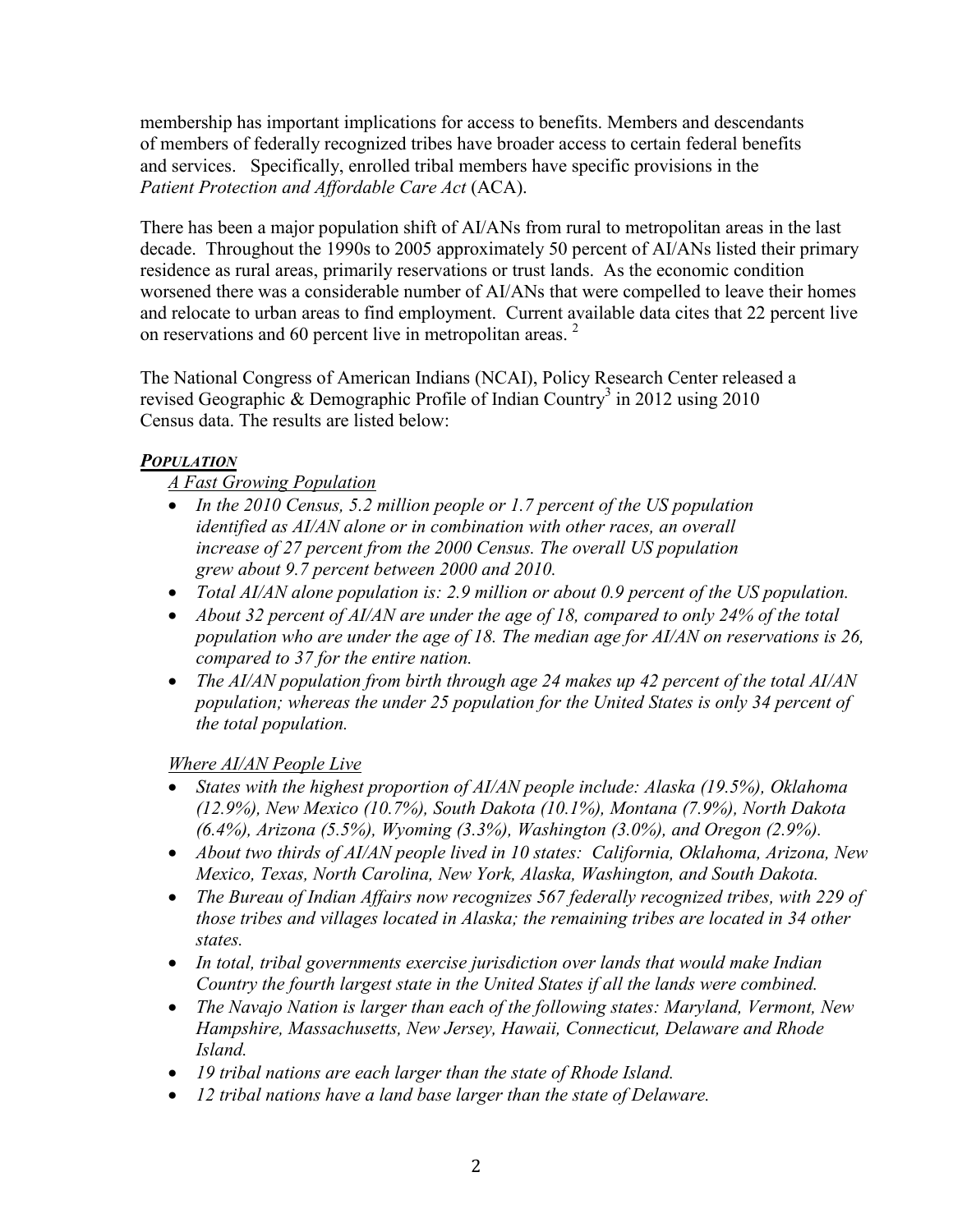#### *TRIBAL ECONOMIES – STRENGTHS - ASSETS*

*Native Owned Businesses are Growing*

- *The number of American Indian and Alaska Native owned businesses totaled 237,386 in 2007, up 17.9 percent from 2002; total receipts of these businesses were \$34.5 billion, up 28.3 percent from 2002.*
- *However, entrepreneurial parity is still unrealized: the adult AI/AN population represented 1.5 percent of the adult U.S. population in 2009, but AI/AN held only 0.9 percent of all classifiable firms.*
- *AI/AN businesses accounted for 10.0 percent of businesses in Alaska, 6.3 percent in Oklahoma and 5.3 percent in New Mexico.*

#### *CRIME RATES*

- *The rate of aggravated assault among American Indians and Alaska Natives is roughly twice that of the country as a whole (600.2 per 100,000 versus 323.6 per 100,000).*
- *1 out of 10 American Indians (12 and older) become victims of violent crime annually.*

#### **Additional data from NCAI:**



## **Basic Living Conditions<sup>3</sup>**



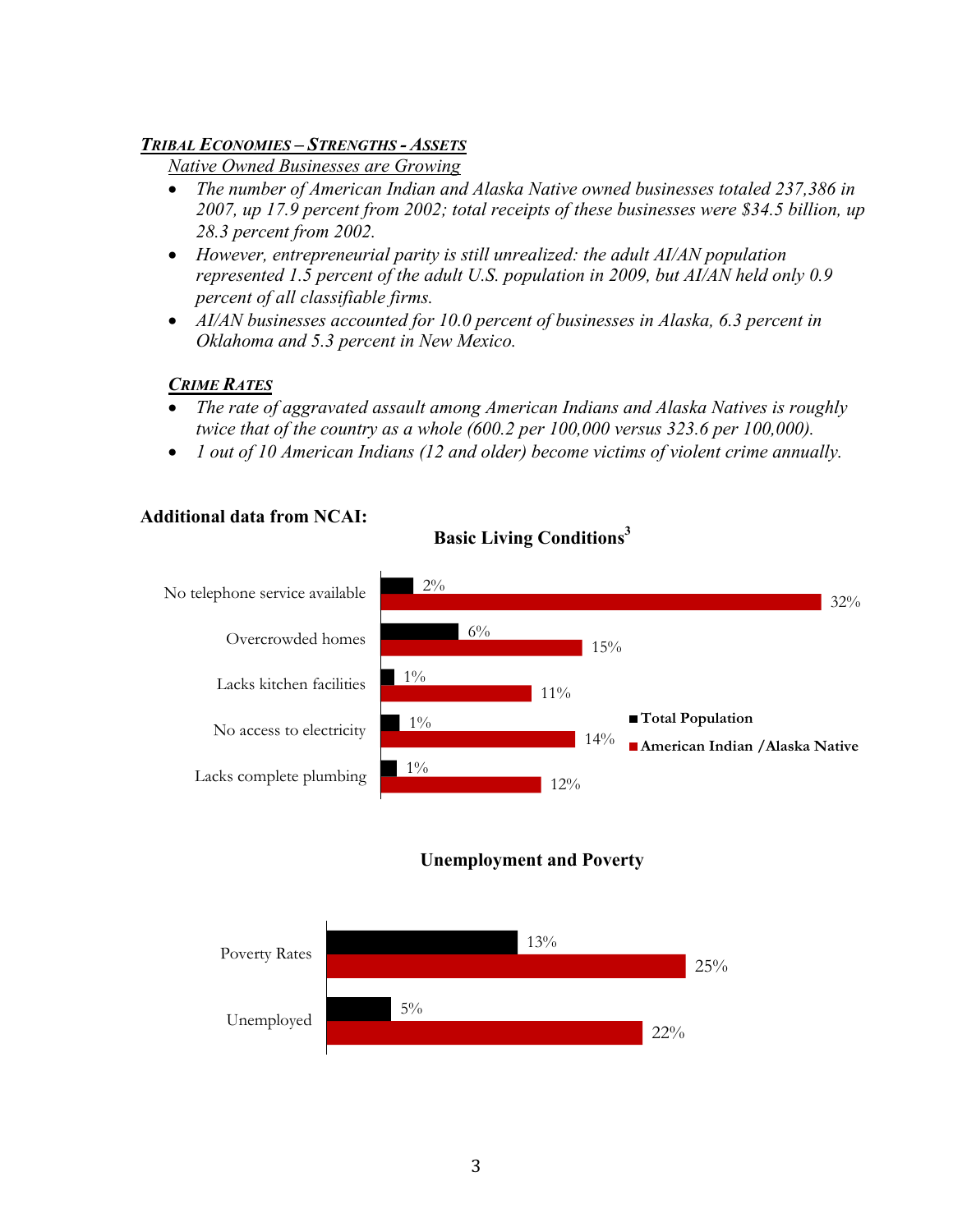## **ANALYSIS OF RELEVANT POLICY AND DATA**

#### **MISCLASSIFICATION OF DATA**

Misclassification of AI/AN's race in mortality data is an ongoing issue that often is severely undercounted. As the majority of the AI/ANs reside in metropolitan areas, now this misclassification gap is widening. Often AI/ANs choose not to be identified as such due to acts of discrimination, even in 2015. This fact, and the abilities of funeral directors/coroners' to accurately identify race on the death certificate from physical features results in gross misclassification. From a policy standpoint, this makes development of federal policies difficult with inaccurate mortality data for AI/ANs. In recent years there have been attempts made to improve this data through matching Social Security numbers with individuals that have received services at an IHS facility (IHS only serves AI/ANs) with those choosing to use other health providers' services. This is a tedious task, but has unofficially shown results of misclassification ranging from 40 to 80 percent. This is significant, and needs to be considered for policy development. Other methods are being used that matches the all-cause death rate in IHS Contract Health Service Delivery Areas (CHSDA), now referred to as Purchased and Referred Care, (PRC) counties for AI/ANs that do not use IHS.

Misclassification of AI/AN race in mortality data ranged from 6.3% in the Southwest to 35.6% in the Southern Plains.<sup>4</sup> From 1999 to 2009, the all-cause death rate in CHSDA counties for AI/ANs varied by geographic region and was 46% greater than that for Whites. Analyses for CHSDA counties resulted in higher death rates for AI/ANs than in all counties combined.

Another issue of misclassification is in regard to surveillance. Surveillance data gathering methods do not have the same corrective abilities found in episodic clinic encounters or mortality data sets. Surveillance of notifiable diseases is essential for the prevention and control of infectious diseases. If the race of people who contact any of these high impact diseases is reported inaccurately, there is a high potential for inappropriate actions and even loss of life. Health status assessments for AI/ANs often are hindered by a lack of complete and accurate data regarding race in surveillance systems. Also, surveillance systems often do not have the ability to statistically assess small populations, which is often AI/ANs. It is important with the technology available today, there be new surveillance system designs that accurately captures AI/AN profiles and information to develop accurate and efficient intervention efforts and programs tailored to population.

Additionally, this misclassification has major impacts on policy development, allocation of resources, and the ability to identify health equity issues that are dependent on assets and disparities. An example of misclassification is often found in surveillance data. A cancer surveillance study was conducted by the Centers for Disease Control and Prevention and others published in 2008.<sup>5</sup> This study revealed that the misclassification of the AI/AN race as non-AI/ANs in central cancer registries ranged from 85 individuals in Alaska (3.4%) to 5297 individuals in the Southern Plains (44.5%). Cancer incidence rates among AI/ANs for all cancers combined were lower than for non-Hispanic Whites, but incidence rates varied by geographic region for AI/ANs. Restricting the rate calculations to Contract Health Service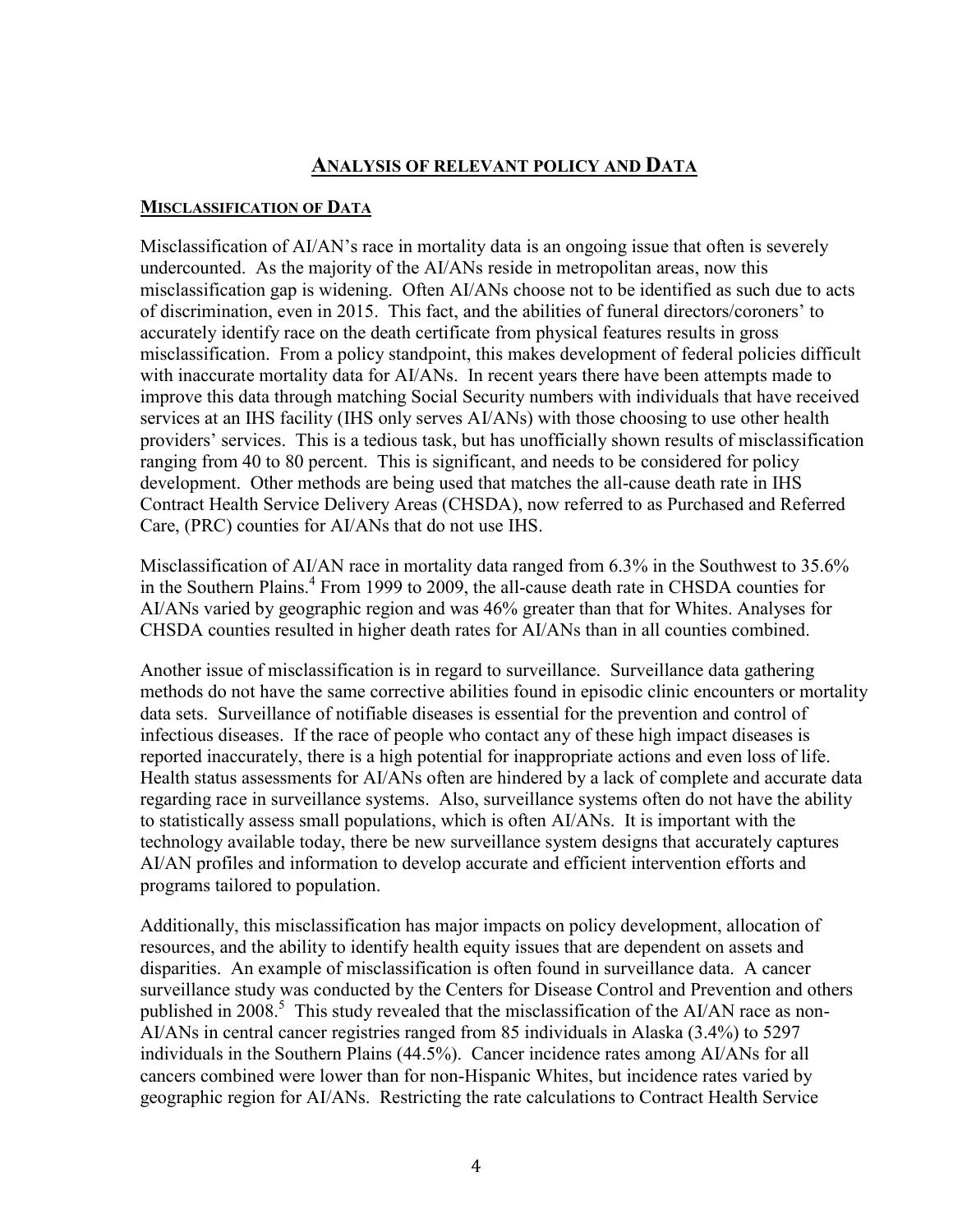Delivery Area (CHSDA) counties generally resulted in higher rates than those obtained for all counties combined.

## **HEALTH DISPARITIES**

AI/ANs die at higher rates than other Americans from:

- Tuberculosis  $600\%$  higher
- Vehicle crashes  $-229%$  higher
- Alcoholism  $-510\%$  higher
- Diabetes  $189%$  higher
- $\bullet$  Injuries 152% higher
- Suicide  $62\%$  higher

A 2014 leading causes of death study<sup>6</sup> found that AI/ANs did not experience the significant decreases in all-cause mortality seen for Whites. From 1999 to 2009 the all-cause death rate in CHSDA counties for AI/ANs was 46% more than that for Whites. Death rates for AI/ANs varied as much as 50% among regions. Except for heart disease and cancer, subsequent ranking of specific causes of death differed considerably between AI/AN and White persons. This article contains the best available data on deaths among AI/ANs between 1990 and 2009. This study used more accurate racial ascertainment in death records, and showed that the disparity in death rates between AI/AN and non-Hispanic White populations in the United States remains large for most causes of death. A concerted, robust public health effort by federal, tribal, state, and local public health agencies, coupled with attention to social and economic disparities, may help narrow the gap.

In a study of tuberculosis (TB) and human immunodeficiency virus (HIV) death rates in the United States have not translated to equal reductions in death rates among AI/ANs compared with Whites that resulted in significant persistence of disparities. Although death rates from HIV in AI/ANs were significantly lower than those in Whites from 1990 to 1998 (4.2 vs 7.0), they were significantly higher than those in Whites from 1999 to 2009 (3.6 vs 2.0).<sup>7</sup> Death rates from TB in AI/ANs were significantly higher than those in Whites, with a significant disparity during both 1990 to 1998 (3.3 vs 0.3) and 1999 to 2009 (1.5 vs 0.1).<sup>7</sup>

Another 2014 study<sup>8</sup> found higher relative risks of alcohol-attributable death for AI/ANs compared with Whites for specific groups and leading causes of death, which may point to particular opportunities to reduce these disparities. AI/ANs from the Northern Plains and those aged 25 to 44 years had the highest rate ratios. Among leading causes of death, it was found the highest relative risks were for hypothermia, alcohol poisoning, alcoholic psychosis, alcoholic liver disease, and alcohol dependence. Alcoholic liver disease looms as a significant prevention opportunity for AI/ANs with a high relative risk and is the cause of the most alcohol-attributable deaths. Proven strategies that reduce alcohol consumption and make the environment safer for excessive drinkers should be further implemented in AI/AN communities.

AI/AN individuals have greater risk of developing and dying of kidney cancers. Incidence rates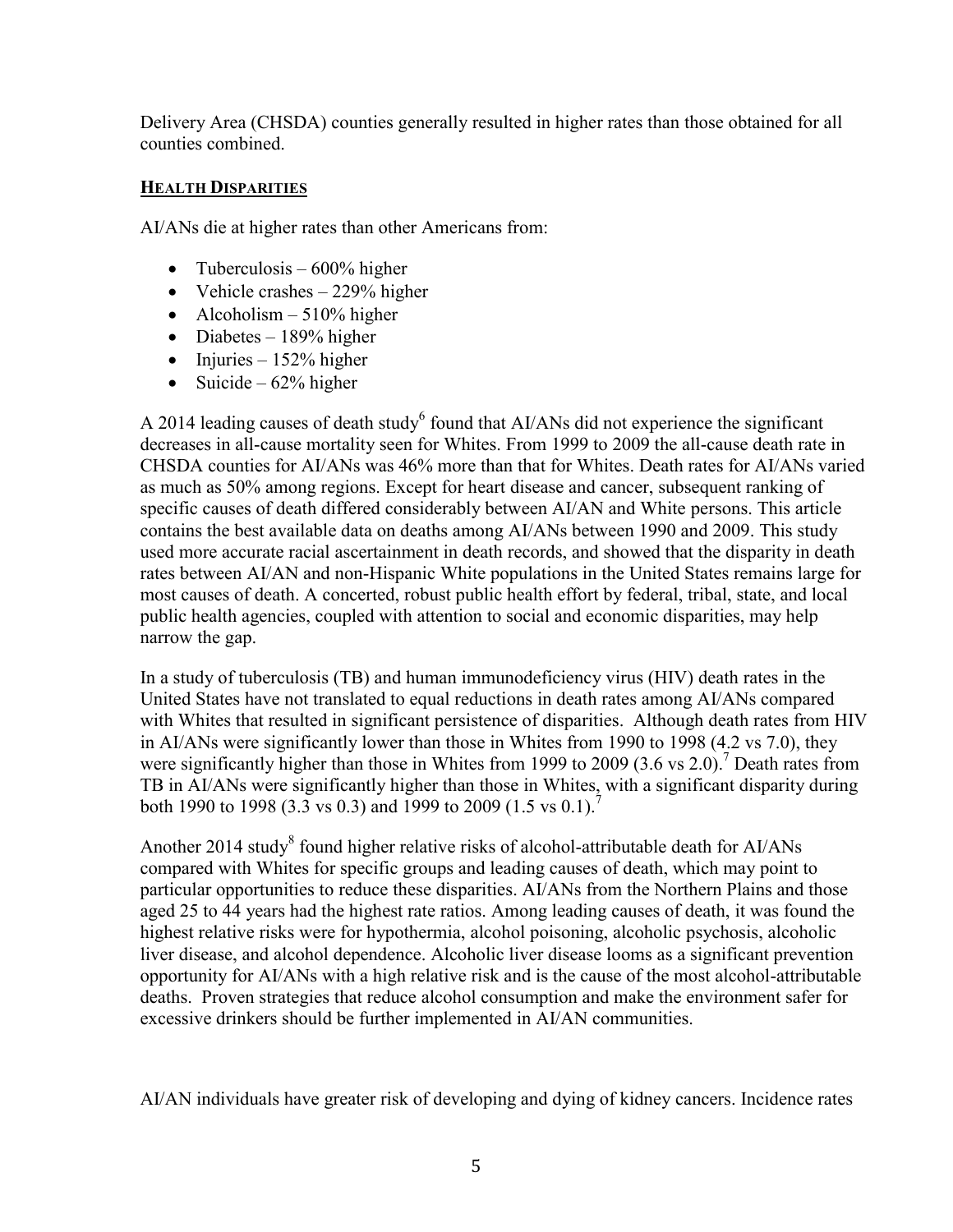have increased faster in AI/AN populations than in Whites. Only a few modifiable risk factors for kidney cancer are known, and these factors cannot fully explain the geographic patterns in kidney cancer incidence and mortality in AI/ANs. Death rates have decreased slightly in Whites but remained stable in AI/AN populations. Racial disparities in kidney cancer are widening.<sup>9</sup>

Herne, Bartholomew, & Weahkee, found death rates from suicide were approximately 50% higher among AI/ ANs (21.2) than Whites (14.2). By region, rates for AI/ANs were highest in Alaska (rates = 65.4 and 19.3, for males and females, respectively) and in the Northern Plains (rates = 41.6 and 11.9 for males and females, respectively). Disparities between AI/AN and White rates were also highest in these regions.<sup>10</sup>

Another study found that compared with Whites, the pneumonia and influenza death rate for AI/ANs between 1990-2009 was significantly higher. AI/AN populations in the Alaska, Northern Plains, and Southwest regions had rates more than 2 times higher than those of Whites. The study was not able to determine, because it was difficult to isolate reasons for the continued pneumonia and influenza mortality disparity between AI/AN and White people. The disparities were reported as most likely the result of a complex interaction of factors. These included lower socioeconomic status that was associated with household and environmental factors that increased transmission of infectious diseases. It was also suggested that there was also an increased burden of chronic health conditions and health risk behaviors that might increase infectious disease susceptibility and severity, and barriers to accessing health care that might result in less use of prevention and treatment services.<sup>11</sup>

Murphy, Pokhrel, Worthington, Billie, Sewell, and Bill found from 2005 to 2009, the unintentional injury (UI) death rate for AI/ANs was 2.4 times higher than for Whites. Death rates for the 3 leading causes of UI death—motor vehicle traffic (MVT) crashes, poisoning, and falls—were 1.4 to 3 times higher among AI/ANs than among Whites. UI death rates were higher among AI/AN males than among females and highest among AI/ANs in Alaska, the Northern Plains, and the Southwest.<sup>12</sup> The results reveal that UIs remain a significant public health problem in AI/AN and White populations. Although data reveal similar trends for both populations, with decreases in MVT death rates and increases in poisoning and fall death rates, AI/ANs continue to have significantly higher rates of UI death overall and by specific causes than Whites

The health equity of AI/ANs and diabetes continues to persist. The following statistics are reported by IHS (Indian Health Service,  $2012$ )<sup>13</sup>:

- There is a 2.3 percent higher likelihood of AI/ANs to have diagnosed diabetes compared with non-Hispanic Whites (16.1% vs. 7.1%; 2009).
- AI/AN youth aged 10-19 have a nine times higher likelihood to have diagnosed type 2 diabetes compared to non-Hispanic Whites (1.74 per 1000 vs. 0.19 per 1000; 2001).
- There was a 110 percent increase in diagnosed diabetes from 1990 to 2009 in AI/AN youth aged 15-19 years (3.24 vs. 6.81 per 1000).
- The death rate to diabetes for AI/ANs compared with the general U.S. population is 1.6 times higher (34.5 vs. 21.8 per 100,000; 2008).
- The incidence rate of kidney failure due to diabetes in AI/ANs compared with the general U.S. population is 1.9 times higher (333.1 vs. 152.9 per million; 2008).
- Results from the Strong Heart Study suggest that the risk for cardiovascular disease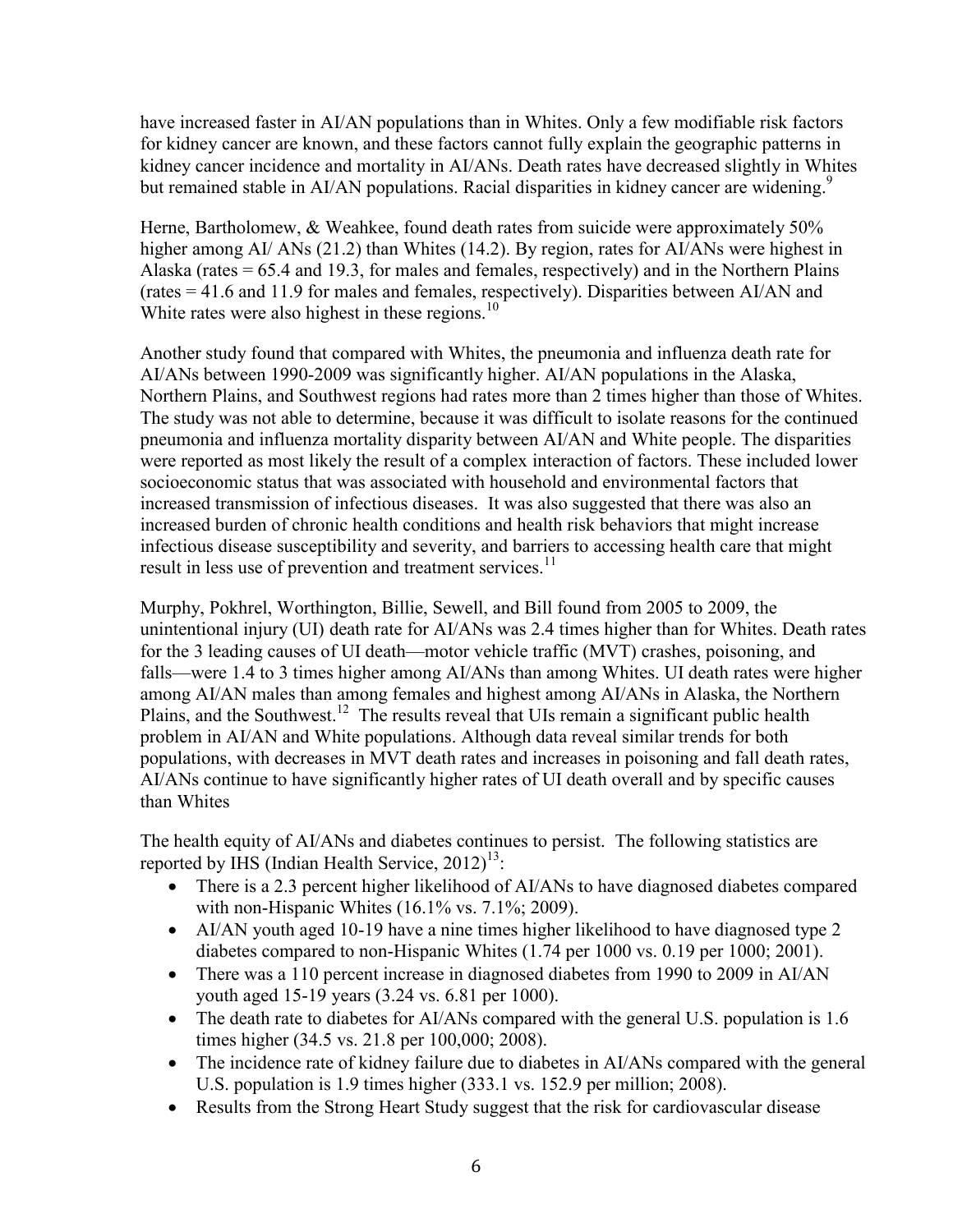(CVD) in AI/ANs with diabetes may be 3-8 times higher than those with diabetes.

#### **LEGAL JUSTIFICATION**

The federal promise to provide Indian health services actually predates the *Constitution*. The initial court case that challenged the federal trust responsibility was: Cherokee Nation v. Georgia (1831)<sup>14</sup>. Note that the *Treaty of Hopwell* actually preceded the *Constitution* for dealing with the Cherokee Nation. The court ruling further identified tribes with the unique designation of "domestic dependent nations".

Once the United States became independent, all branches of the federal government acknowledged the nation's obligation to the tribes and the special trust relationship that exists between the United States and AI/ANs. The federal trust responsibility to AI/ANs is grounded in the *United States Constitution*. While there is no explicit language that established or provides the parameters of that responsibility, the following clauses are considered the basis for trust relationships.

*• Commerce Clause (Article I, Section 8, Clause 3) authorizes Congress to regulate commerce "with foreign Nations, and among the several States, and with Indian Tribes."* 

*• Treaty Clause (Article II, Section 2, Clause 2) grants federal government exclusive authority to make treaties on behalf of the United States.* 

The first dealings between the federal government and tribes were undertaken through treaty documents, to establish peace. In actuality large tracts of land where seized, Indian people were removed from their indigenous lands, assimilation was required, and protections were promised including: education, welfare, and health. The most significant Indian health and education law of the early twentieth century was the enactment in 1921 of a permanent authorization of appropriations in the *Snyder Act* (Public Law 67-85, *Snyder Act 25 U.S.C 13*, November 2nd, 1921, Section 13).

*The Bureau of Indian Affairs, under the supervision of the Secretary of the Interior, shall direct, supervise, and expend such moneys as Congress may from time to time appropriate, for the benefit, care, and assistance of the Indians throughout the United States for the following purposes:*

*… General support including education, relief of distress and conservation of health, industrial assistance and advancement and general administration of Indian property.*

*For extension, improvement, operation, and maintenance of existing Indian irrigation systems and for development of water supplies.*

*For the employment of inspectors, supervisors, superintendents, clerks, field matrons, farmers, physicians, Indian police, Indian judges, and other employees.*

The *Snyder Act* remains in force today and serves as an authority for annual appropriations to the Bureau of Indian Affairs (BIA) and the Indian Health Service.

The *Indian Self-Determination and Education Assistance Act* (P.L. 93-638) was enacted in 1975. This *Act* is the basis for authorizing tribes to assume responsibility for BIA and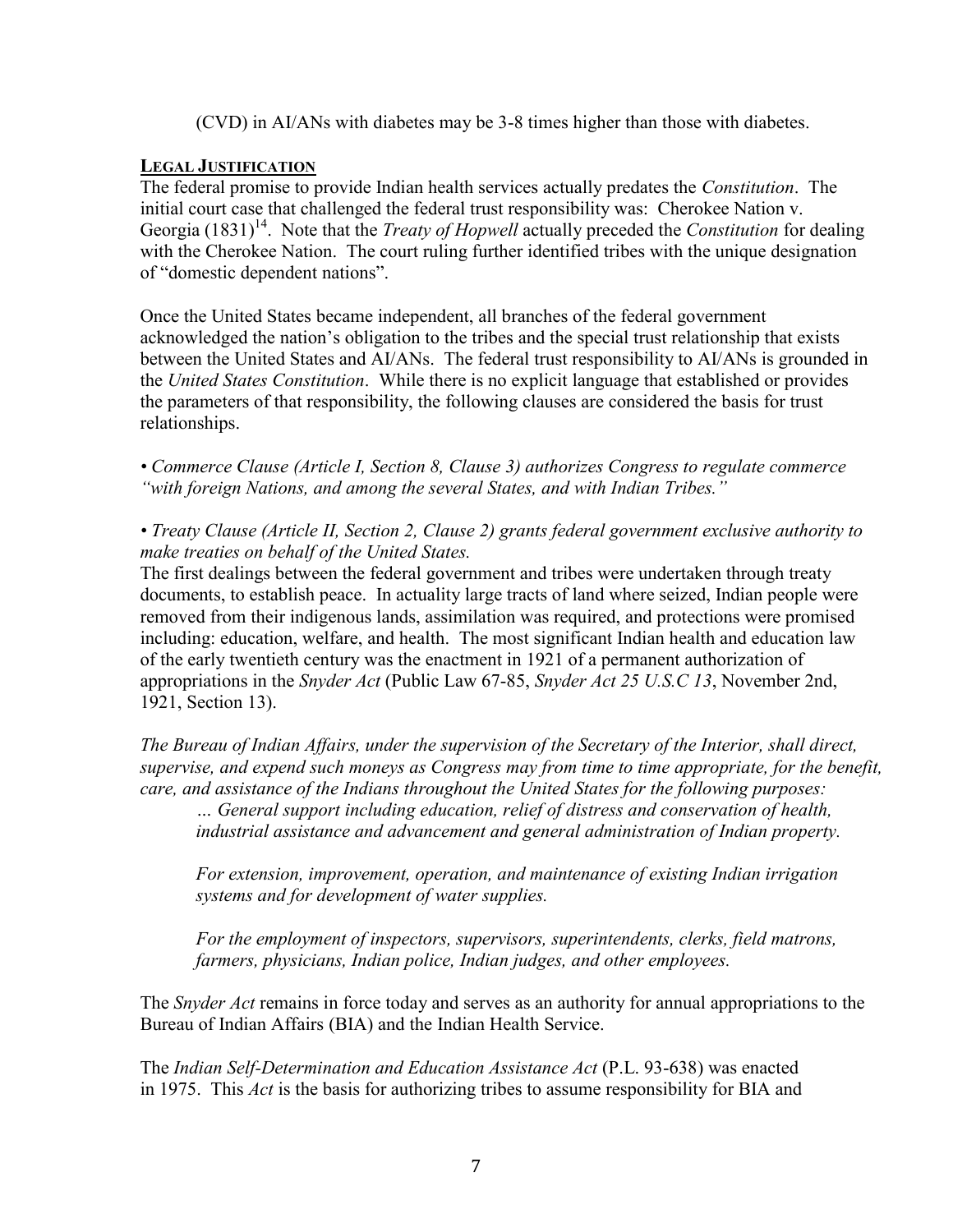#### IHS programs.

*Signed into law on 4 January 1975, this legislation completed a fifteen-year period of policy reform with regard to American Indian tribes. Passage of this law made self-determination, rather than termination, the focus of government action, reversing a thirty-year effort to sever treaty relationships with and obligations to Indian tribes. The disastrous consequences of termination, combined with aggressive Indian activism, had encouraged a reexamination of government policy. During the 1960s, the War on Poverty's Community Action programs, with their philosophy of "maximum [feasible](http://www.answers.com/topic/feasible) participation of the poor," also encouraged a change in direction. Significant too were President Lyndon B. Johnson's 1968 congressional message on Indian affairs entitled "The Forgotten American" and Richard M. Nixon's official [repudiation](http://www.answers.com/topic/repudiation) of termination in 1970.*

The *Indian Health Care Improvement Act* (IHCIA) (P. L. 94-437) was originally enacted on September 30, 1976. This *Act* was instrumental in setting national policy to improve the health of Indian people; and the initial authorization for the Indian Health Service, Tribes, Urban Indian programs to bill Medicare, Medicaid, and Children's Health Insurance Plan (CHIP). The explicit language of the *Act* further defined the responsibility of the United States to maintain and improve the health of Indians which was needed to augment the intent of previous *Acts* (e.g. *Synder Act*, Public Law 67-85; *Transfer Act*, P.L. 83-568, 1954; *Indian Self-Determination and Education Assistance Act* (P.L. 93-638) by expanding and describing modern health services.

Over the course of the last 34 years reimbursement for Medicare, Medicaid, and more recently Title XXI (CHIP) has helped to acquire and maintain facility accreditations, and improve services. There remain issues with differences of covered reimbursable services (Medicaid, CHIP), which are determined by each state, often without tribal consultation. This particularly impacts AI/ANs who live in areas where the closest ITU may be located in another state, effecting ability of service providers to collect for their services.

In passing the *Patient Protection and Affordable Care Act* (ACA), Congress also reauthorized and made permanent the *Indian Health Care Improvement Act* (IHCIA). Congress reaffirmed the duty of the federal government to AI/ANs by declaring in the ACA that it is the policy of this Nation, in fulfillment of its special trust responsibilities and legal obligations to ensure the highest possible health status for AI/ANs and to provide all resources necessary to effect that policy.

#### *Social Security Act*

One issue that has been tested by the states since the mid 1990's is to try to "auto enroll" AI/AN in their respective state Medicaid managed care organizations. States do not have the optional authority to require AI/ANs to enroll in Medicaid managed care organizations (MCOs), unless the MCO is operated by the IHS, a tribe, or an urban Indian health program.State Medicaid programs have broad discretion to determine whether beneficiaries will receive covered services on a fee-for-service basis or through risk-based MCOs. In general, states can require most groups of beneficiaries in urban areas to enroll in risk-based managed care so long as the beneficiary has a choice between at least two MCOs that meet federal standards; in rural areas, states may limit beneficiaries to one MCO, *(Sections 1932(a), 1115 and 1915(b) of the Social Security Act).*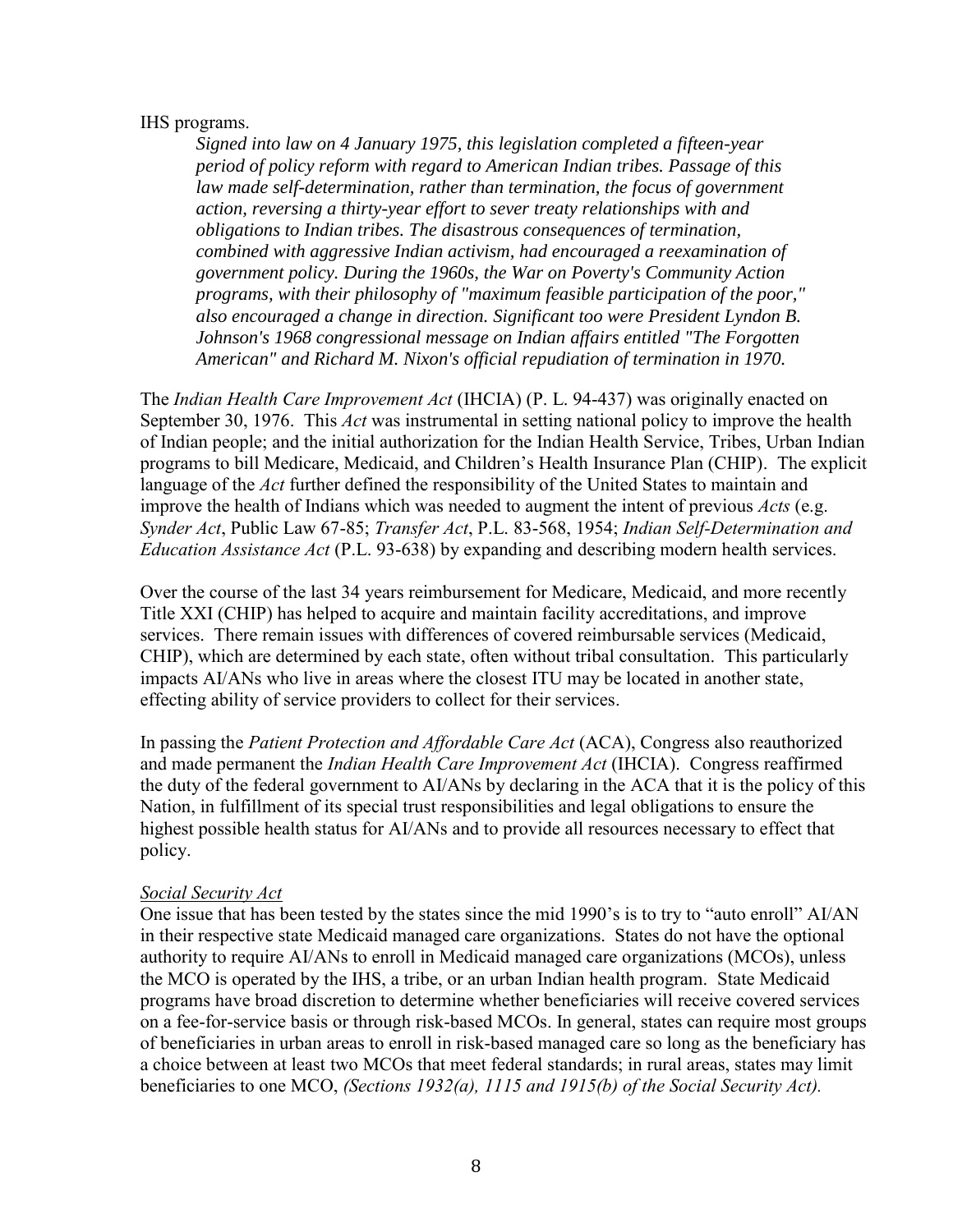#### Current Indian Health System

The current Indian health system remains in despair, despite all the federal promises. AI/ANs continue to live sicker lives and die younger than other Americans. AI/ANs experience significantly higher:

- Mortality rates from alcoholism, suicide, cancer, and influenza deaths
- Ninety percent of AI/AN children suffer from dental caries by the age of eight, compared with 50 percent for the same age in the US all races population
- AI/AN children ages 2 to 5 have an average of six decayed teeth, when children in the US all races population have only one
- According to IHS data, 39 percent of AI/AN women experience intimate partner violence, which is the highest rate of any population group in the United States.

Devastating health risks from historical trauma, poverty and a lack of adequate treatment resources also continue to plague tribal communities.

#### **FUNDING**

One of the issues identified by the National Indian Health Board (NIHB) Testimony to the Senate Indian Affairs Committee, on January 28, 2015 discussed the Mandatory Appropriations for the Indian Health Service in 2013, the IHS per capita expenditures for patient health services were just \$2,849, compared to \$7,717 per person for health care spending nationally.<sup>15</sup> According to NIHB" Despite the historic increases that Congress has given to the IHS budget over the last several years, funding discrepancies unambiguously remain. Budgets have not kept up with medical inflation, contract support cost needs, and sequestration cuts. In previous testimony the year before, NIHB testified before the Senate Committee on upcoming budget priorities on March 26, 2014, and noted that for FY 2016 Tribes requested \$5.4 billion for the IHS. Full funding to meet 100 percent of projected need would be \$28.7 billion and is practically achievable in a twelve year phase-in plan. The IHS provided an analysis of 2013 expenditures of other federal spending for health services. Please note the charts below:

2013 IHS Expenditures Per Capita and Other Federal Health Care Expenditures Per Capita<sup>15</sup>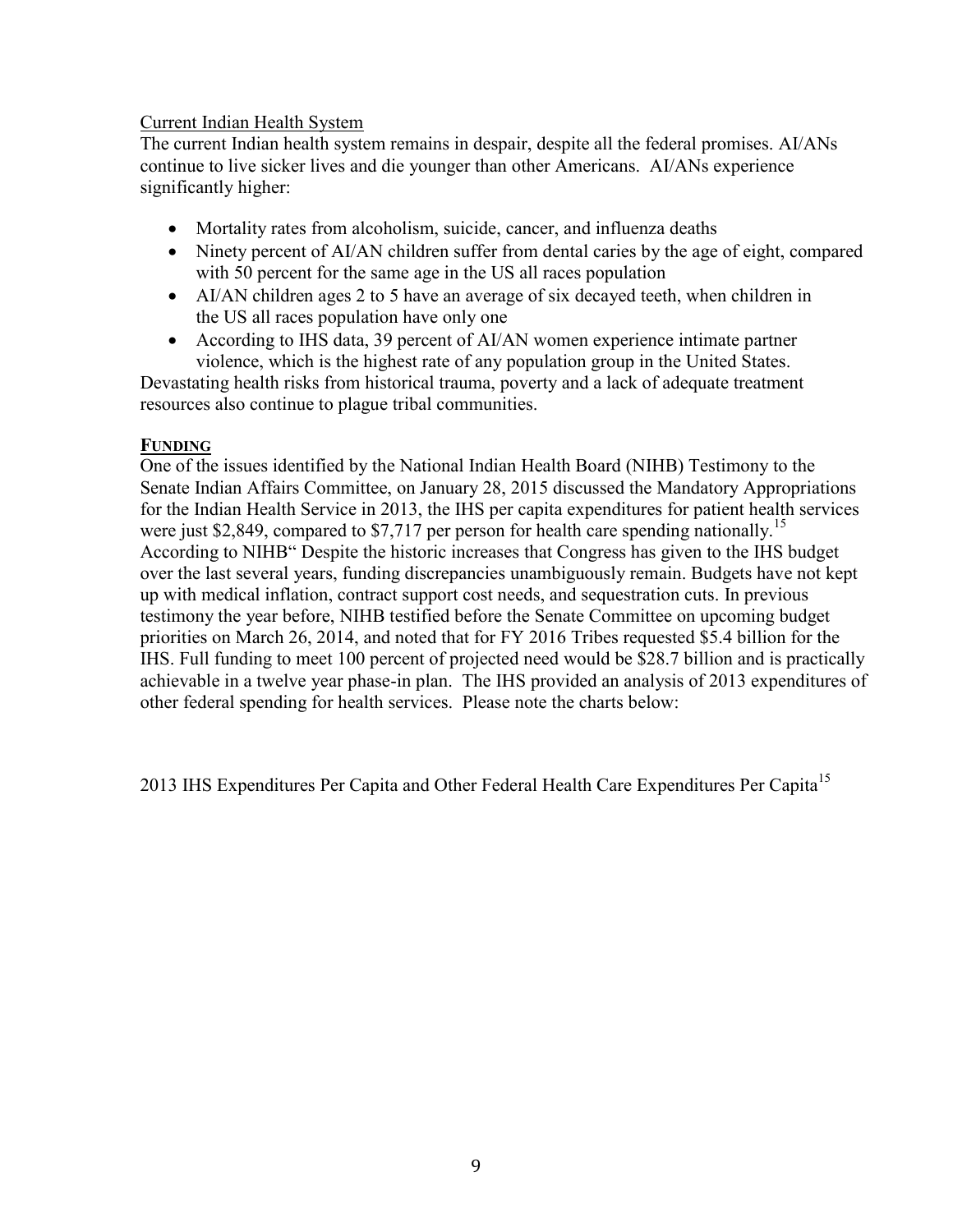

# 2013 IHS Expenditures Per Capita and Other **Federal Health Care Expenditures Per Capita**



Please note historical funding discrepancies as further evidence that the per capita payments have not kept up with inflation, please note the chart below to review the disproportionate underfunding of IHS in previous years.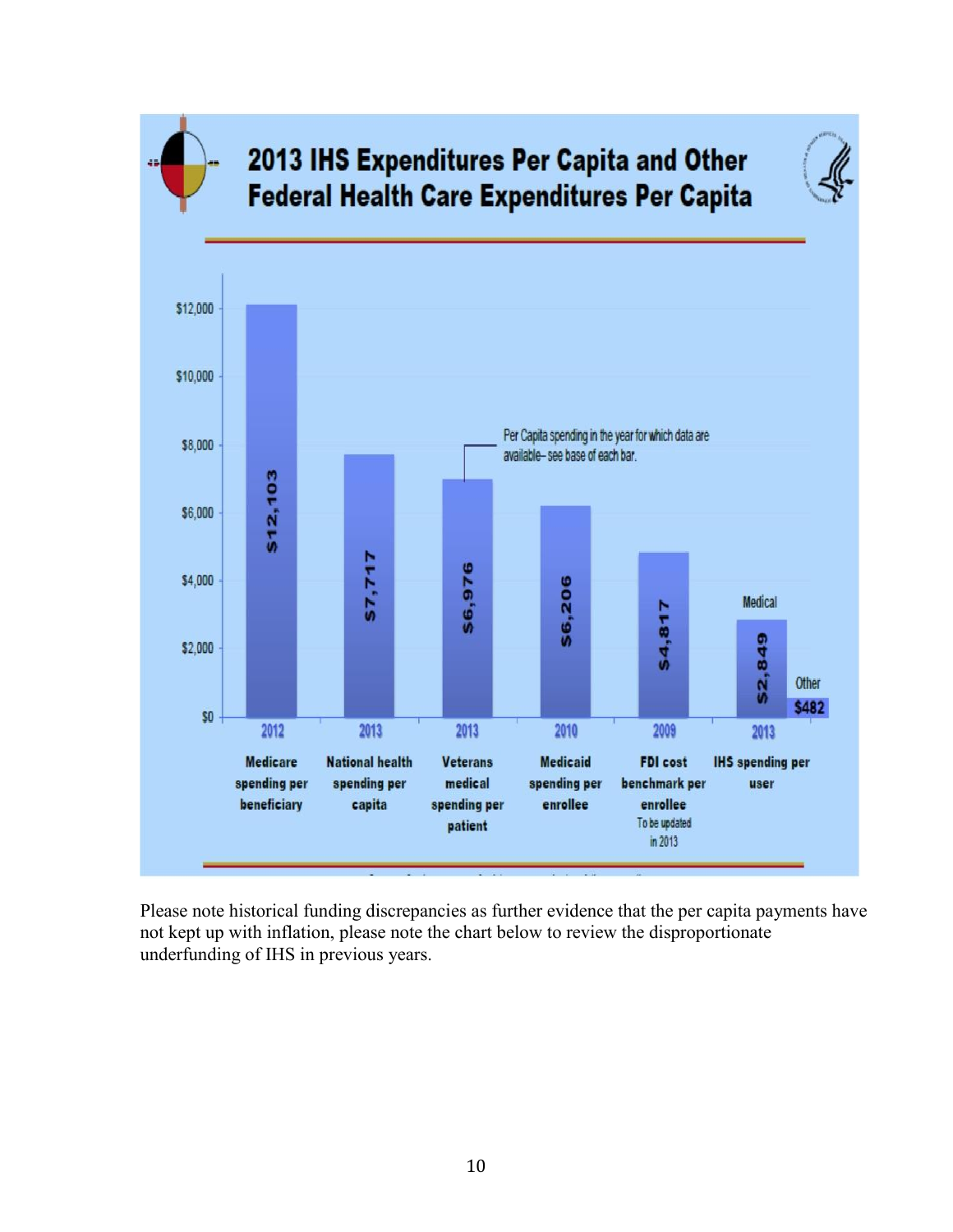

2009 – 2010 Indian Health Expenditures Per Capita as Compared to Other Federal Healthcare Expenditures Per Capita<sup>16</sup>

#### **ACCESS**

From the reservation and rural AI/AN perspective, there are multiple barriers to access routine health services and tremendous issues for culturally considerate and specialized services. In reality, access to primary care services is often a "choice of one", and requires an ability to travel (in various modes: land, air, telecommunication) for access to basic professional health services. All reservations have an "automatic designation" of a Health Professional Shortage Area (HPSA), and the entire country, according to the Health Resources Service Administration (HRSA), is designated as a "Mental Health Professional Shortage Area" (with a few metropolian exceptions). Given these factors, the ability for AI/ANs to access even minimum health services, requires extra planning, support, available reliable transportation (because of distance to and climatic challenges) and availability of a culturally appropriate health providers.

Many times patients will forgo their appointments with specialists because the out of pocket costs are prohibitive including: loss of work time, child/elder care, home heating maintenance (freeze-up for those who only have wood as a heating source), livestock care, and home security issues. Currently, there is little literature available that assesses these expenses. These out of pocket costs create an extra hardship for AI/ANs, who may choose to feed their families and suffer the consequences of postponing their medical appointment until they require extensive and

*Source*: U. S. Department of Health and Human Services, National Tribal Budget Formulation Workgroup (2011). National tribal budget recommendation for the Indian Health Service: Fiscal Year 2013 budget, Washington, DC.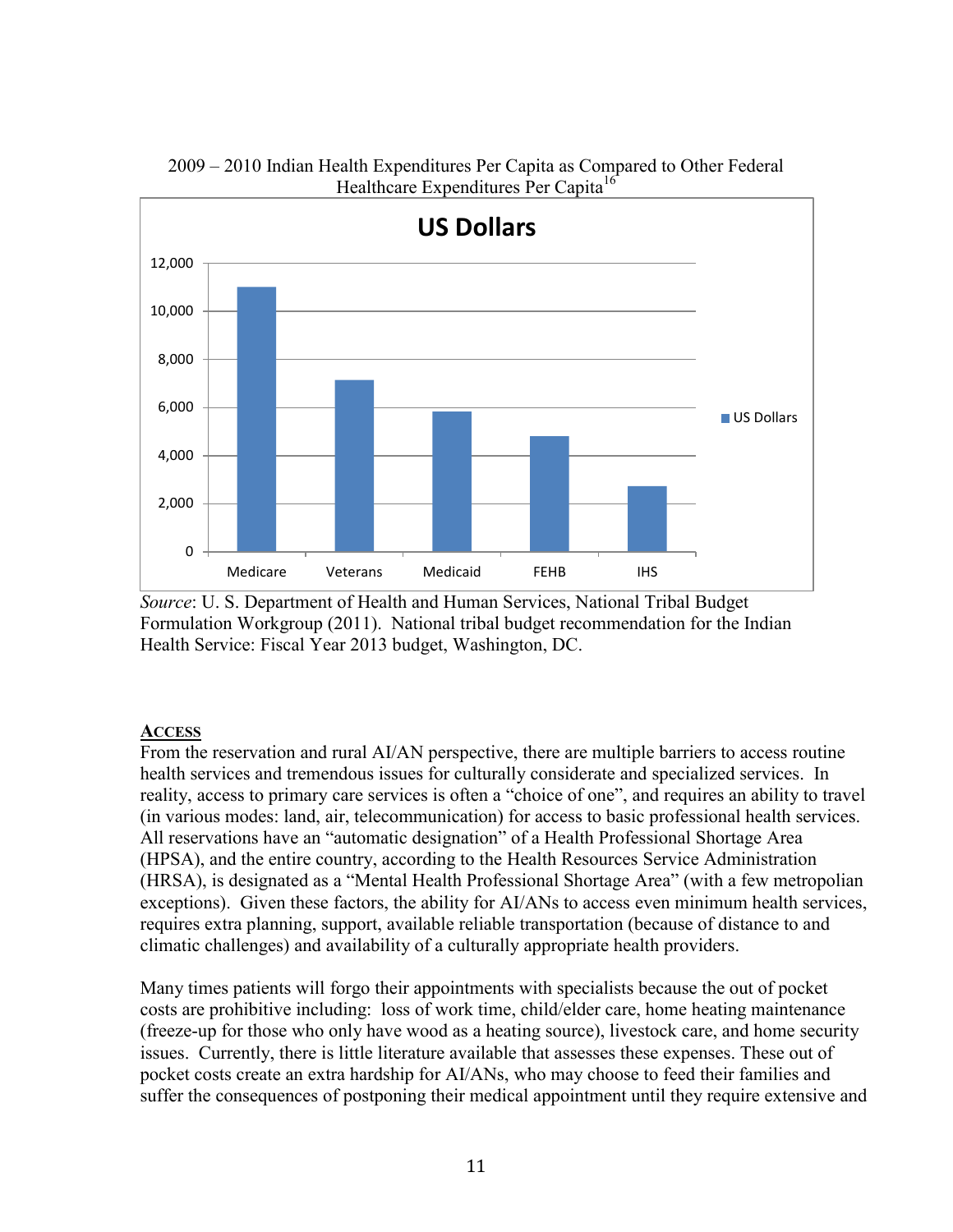more costly procedures to save their life. Certainly telemedicine has a role in reducing some of these disparities, but there remains a need for more policies and development of arrangements for technology for use in rural areas.

While in the last decade there has been a major shift of AI/ANs from rural to metropolitan areas, there remains a need for improvements in rural health services as the "new" urban AI/ANs often travel back and forth between their cultural ties, including family, located in rural areas. As the economic conditions continue to offer limited employment in rural areas, this "migration" is expected to continue.

#### **CANCER**

One's geographic location and their potential access and availability of cancer screening services are related. Individuals in areas with higher concentrations of AI/ANs have large gaps in the availability, utilization, and distance to providers when compared to other areas. Despite recommendations for cancer screening for breast and colorectal cancer among the Medicare population, preventive screenings rates are often lower among vulnerable populations such as the small but rapidly growing older American Indian and Alaska Native population.<sup>17</sup> It was also found that counties with higher concentrations of AI/AN individuals had greater disparities in access and utilization of cancer screening services. Even after adjusting for income, education, state of residence, population 65 and older and rurality, areas with higher levels of AI/ANs were more likely to see disparities with regard to health care services related to mammograms ( $p$ < .05; longer distance, lower screening) and colonoscopies ( $p$ < .05; longer distance, lower screening).<sup>17</sup>

#### *PATIENT PROTECTION AND AFFORDABLE CARE ACT* **(ACA)**

The ACA offers important opportunities to increase health services and insurance coverage for AI/ANs to reduce longstanding disparities. The ACA seeks to reduce the number of uninsured through an expansion of Medicaid and Health Insurance Marketplaces with tax credits to help purchase coverage. According to the Kaiser Family Foundation policy report "Health Coverage and Care for American Indians and Alaska Natives" nine in ten (94%) uninsured American Indians and Alaska Natives have incomes in the range to qualify for these coverage expansions<sup>2</sup>.

This provision has the potential to end "rationed" PRC services. Currently, when an AI/AN needs to have a health procedure that is not provided at an ITU, they must request a referral for such services from public or private service providers. This rationed care environment often results in comments that: "if you need your cataracts removed, or knee replaced, or other "nonlife threatening condition" get it done when the new dollars are available at the beginning of the federal fiscal year – or – wait for another year and pray you are high enough in the "list" to receive the referral for service. ACA provides a timely opportunity for AI/ANs to sign up for health insurance, with limited or no cost (94% currently qualify for Medicaid, and or Medicaid expansion selected states) to receive those previously "rationed services" at a provider within their health plan<sup>2</sup>.

However, as the *Act* continues to be implemented, there are issues that substantially affect the ability of AI/ANs to participate. One key caveat is the definition of an "AI/AN". **The current definition of an AI/AN for Exchanges is "an enrolled member of a federally recognized tribe." Non-enrolled AI/ANs may apply for a "hardship exemption". This later group includes beneficiaries of Indian Health Service/Tribal/Urban (I/T/Us) health services. This**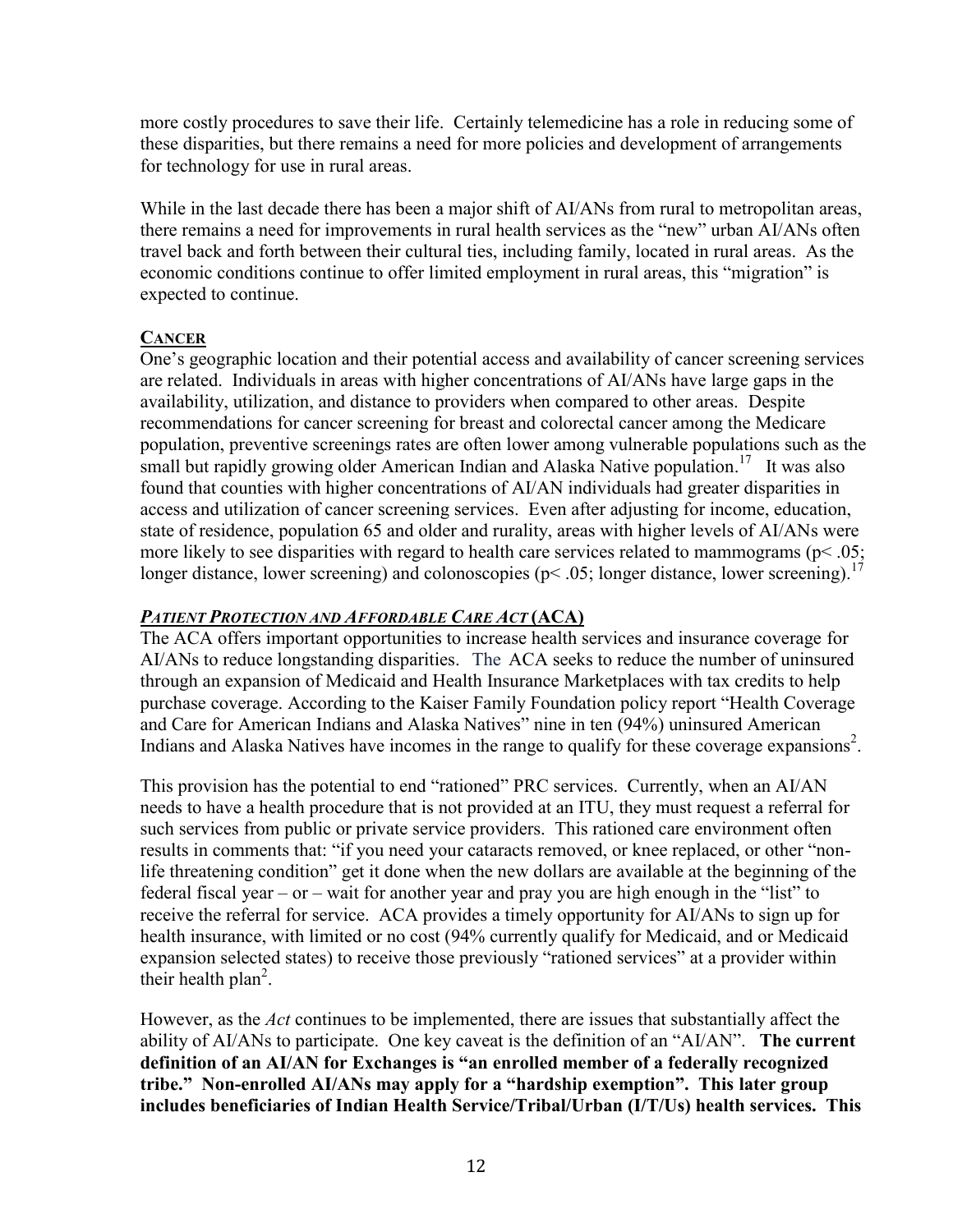**group is often referred to as "IHS beneficiaries or ITU beneficiaries or using the IHS definition" of an Indian.** "Non-enrolled" AI/ANs, many of which have historically used ITU services, are now excluded from receiving those services under the "government to government" legal protections.

The "Definitions of Indian" in the ACA, are narrower than those currently used by the IHS, Medicaid and the Children's Health Insurance Plan (CHIP). This thereby excludes a sizeable population of AI/ANs that the ACA was intended to benefit and protect. Unless the definition of AI/ANs in the ACA is adjusted to match other definitions used by IHS and CMS, many AI/ANs will not be able to receive the special protections and benefits intended for them in the law. Tribal leadership and others are continuing to attempt to amend the ACA to the true definition of an AI/AN, which is to change to the broader IHS definition which has been endorsed nationally by Tribal leadership:

- … 'Indian' means any individual defined at 25 U.S.C. 1603(13), 1603(28), or 1679(a), or who is of Indian descent belonging to the Indian community served by the local facilities and program of the Indian Health Service.
- Currently the only recourse for AI/AN who are not "officially" enrolled with a Tribe is the *hardship exemption* for those with I/T/U eligibility.

## **Current Legal Interpretation of AI/ANs Participation in the ACA**

**AI/ANs Enrolled in a Federally Recognized Tribe are:** 

- Exempt from the annual penalty for being uninsured.
- Exempt from most cost sharing in Exchange plans:
	- Cost sharing  $=$  deductible  $+$  co-pay
		- Federal government pays cost sharing to plans
	- I/T/Us are eligible to receive these payments
- Able to enroll or change plans monthly.

#### **I/T/U Beneficiaries Not Enrolled In Federally Recognized Tribe also called** *IHS Beneficiaries:*

- Eligible for Hardship Exemption No penalty for being uninsured if granted.
- Not eligible for cost sharing provisions if over 400% FPL.
- Not eligible to enroll in coverage or change coverage monthly.

The ACA does provide recognition of the fact that AI/ANs should not be forced to purchase healthcare that is obligated by the federal government's trust responsibility. However, Tribal employers (whose employees are often also Tribal members) are subject to the Employer Shared Responsibility Mandate, which states that employers, with 50 or more full-time employees or full time equivalent employees, must offer insurance to their employees or pay a tax penalty.

Applying the employer mandate to Tribal employers directly undercuts the ACA's Indianspecific protections in three ways. First, it punishes Tribes for assisting AI/AN enrollment in the Marketplaces, despite the multiple ACA provisions designed specifically to encourage such activities. Second, it can disqualify AI/ANs from eligibility for premium tax credits in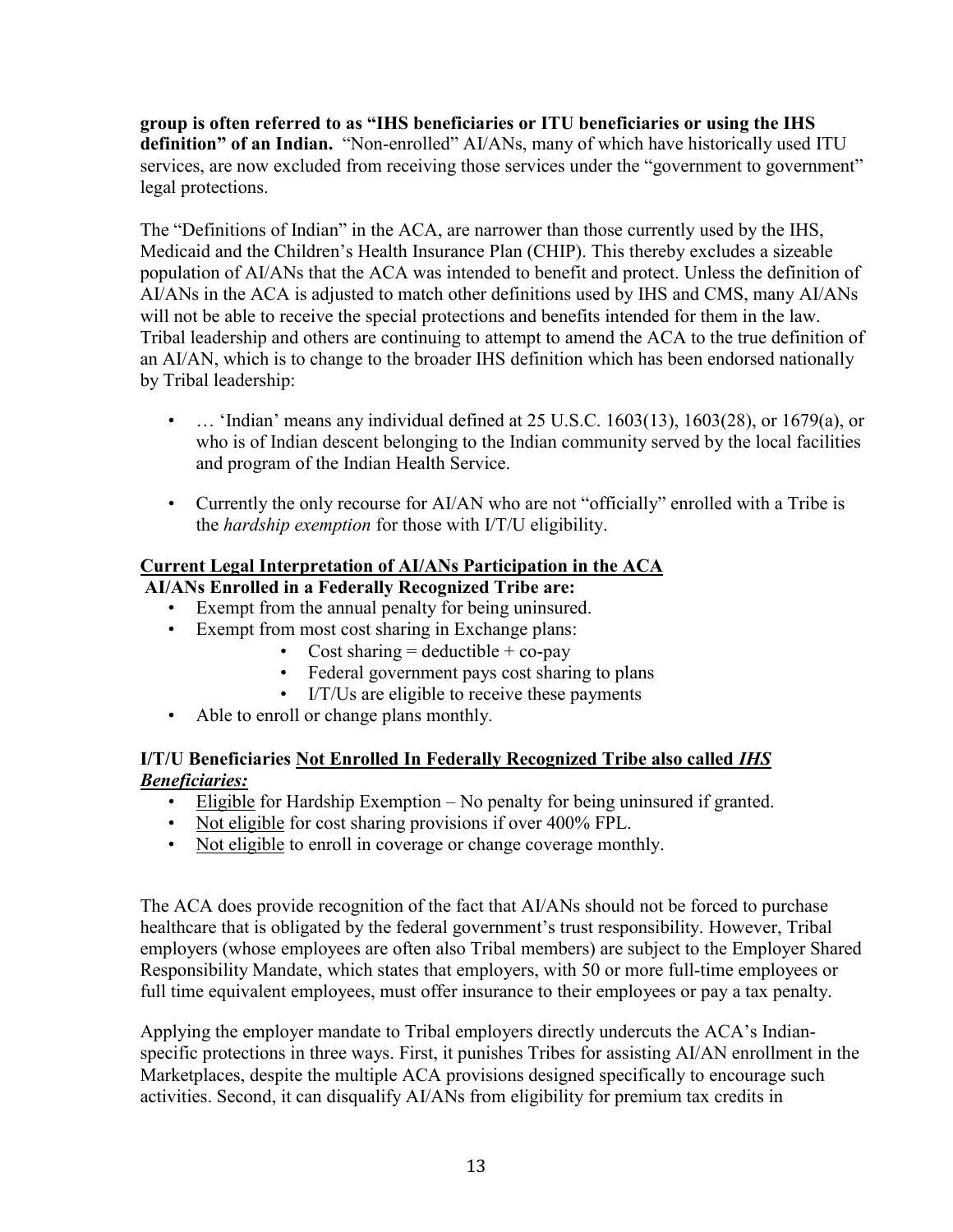Marketplace plans, thus leaving them unaffordable. Third, it ignores the fact that AI/ANs are exempt from the individual mandate and forces Tribal employers to pay for AI/AN insurance plans as a proxy for the individual. None of these outcomes benefit Tribal employers, individual  $AI/ANS$ , or the federal government<sup>15</sup>.

Additionally, the ACA contains several provisions designed to maximize AI/AN participation in Marketplace plans: for example, Indian-specific cost-sharing protections that help defray the cost of health coverage, special AI/AN enrollment periods, and the ability for Tribes to assist with Marketplace plan premium payments for Tribal members. Many Tribes and Tribal organizations have aggressively sought to facilitate AI/AN enrollment in Marketplace plans in order to take advantage of these protections. However, the employer mandate actively discourages AI/AN Marketplace participation, in direct contradiction to the provisions described above<sup>15</sup>.

If a Tribe does offer employer coverage, AI/AN employees will almost certainly be personally responsible for paying premium costs, deductibles, co-payments, and co-insurance. Eligibility for IHS services acts as a natural disincentive for AI/AN enrollment in any insurance plan (employer sponsored or otherwise). Congress incentivized AI/AN Marketplace participation through the availability of premium tax credits. For AI/ANs, various types of Indian-specific income is excluded, thus leaving it comparatively easier for AI/ANs to qualify for subsidies and making many individual Marketplace plans significantly more affordable than employer sponsored coverage for AI/ANs. However, employees are automatically disqualified from tax credit eligibility upon receiving a qualifying offer of coverage from their employer. As a result, even if a Tribal employer provides insurance that is less affordable or a comprehensive plan available through the individual Marketplace, the mere offer of coverage eliminates the ability of AI/ANs to obtain tax credits from the Marketplace<sup>15</sup>.

The current call centers have proven to be inadequate at answering questions related to the special benefits and protections available to AI/ANs and have often caused greater confusion and application errors. An actual example of an answer from a call center employee was unbelievable and illegal. A Navigator was attempting to help an AI/AN enroll in a health plan. During this process, the applicant was unable to complete the application because she was unable to locate her tribe from the list provided in the application format. So a call was made to the Call Center. The question to the Call Center employee was "how does this applicant find her tribe from the list on the application form, it was not listed". The answer was "*well just pick any tribe*". Well needless to say, this is just one example of inappropriate responses. Other problems exist with state sponsored cites, that do not have provisions to inform the applicant about AI/AN special cost provisions. This has resulted in numerous AI/AN applicants who have not enrolled, because of the inaccurate costs that are quoted to the AI/AN. Further, and very unfortunately, the image of federal broken promises continues to be fueled by these incompetencies.

There are still thousands of exemption applications that have yet to be processed with no discernible reason as to what the problems are. A large portion of those applications that have been processed, have been processed incorrectly and require prompt resolution so that AI/ANs can be issued exemption certificate numbers. These problems have all contributed to low enrollment, as many AI/AN are still confused about the benefits of the ACA and see no reason to sign up. An AI/AN call center would be one solution, since it would be more culturally sensitive and in certain cases, linguistically equipped to answer calls where the caller only speaks their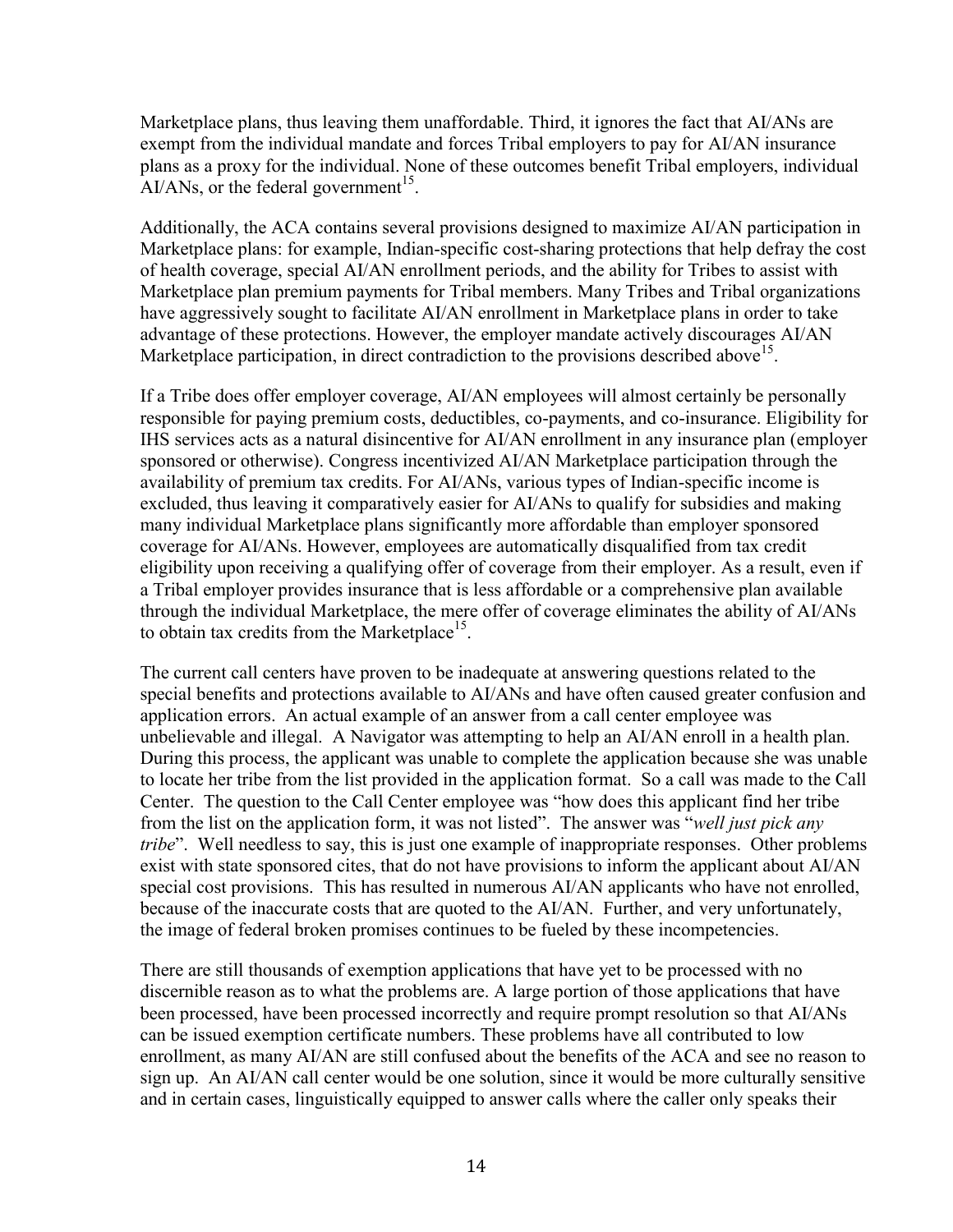native language. Tribal leadership has requested this option for over two years, but this proposal has gone unanswered at CMS, despite the fact that the Administration has developed call centers for other minority groups (like native Spanish speakers), who the federal government does not have a special trust responsibility towards. AI/ANs, not only speak languages other than English, but the law applies to them in a completely different way, thereby increasing the need for a native-specific call center<sup>15</sup>.

#### **HEALTH WORKFORCE**

Access to a long serving quality workforce is one of the significant barriers to achieving high quality health services at ITUs. Remote and rural locations, lower pay, lengthy hiring processes and limited equipment at ITU facilities all effect the ability for providers to be recruited and retained within the ITU system. IHS has an estimated 46% turnover rate for their physicians every year, which leads to significant issues when building trust between patients and physicians and enriching care.

The health service needs of AI/ANs have unique qualifications of providers. Consider the historical actions of colonization, genocide, wars, forced relocation, boarding schools, discrimination, broken treaties and promises, economic conditions, and political injustices upon AI/ANs. These actions have resulted in an entire population that has been traumatized and forced to survive in a "learned dependency" environment. Often this practice environment overwhelms health service professionals, and leads to "early burnout" or limited years of service.

One solution supported by the IHS and Tribes is making IHS scholarships and student loan repayments tax exempt. This would create parity between IHS and other federal health providers such as the National Health Service Corps. The President's FY 2015 budget recommendation for the IHS supported this approach noting, "The inability to fund 577 applicants who were not currently working for IHS is a significant challenge for the recruitment efforts of the agency." The Budget request also noted that "IHS, as a rural health care provider, has difficulty recruiting health care professionals". There are over 1,550 vacancies for health care professionals... across the IHS system"<sup>15</sup>.

This is just one small solution to a very complex problem. Possible solutions could include streamlining the federal hiring process (for IHS employees); additional incentives for physicians who stay with IHS or Tribal providers for multiple years, or providing greater flexibility for scholarship and loan reimbursements. It is vital that Congress and the Administration make serious investments in recruiting and retaining medial staff in Indian Country of the health of our people is ever to improve<sup>15.</sup>

#### **BEHAVIORAL HEALTH**

There are numerous examples in the literature of mental health disparities. Among AI/AN people, there is a wide range of beliefs about illness, healing, and health. The concept of mental illness and beliefs about why and how it develops have many different meanings and interpretations among AI/ANs. Every tribe has their own cultural traditions that was the foundation of how each tribe maintained their own holistic view and well-being of their citizens. Successful behavioral health services has proven that the use of those traditions to ground their healing practices are the most effective. Often physical complaints and psychological concerns are not distinguished and AI/ANs may express emotion distress in ways that are not consistent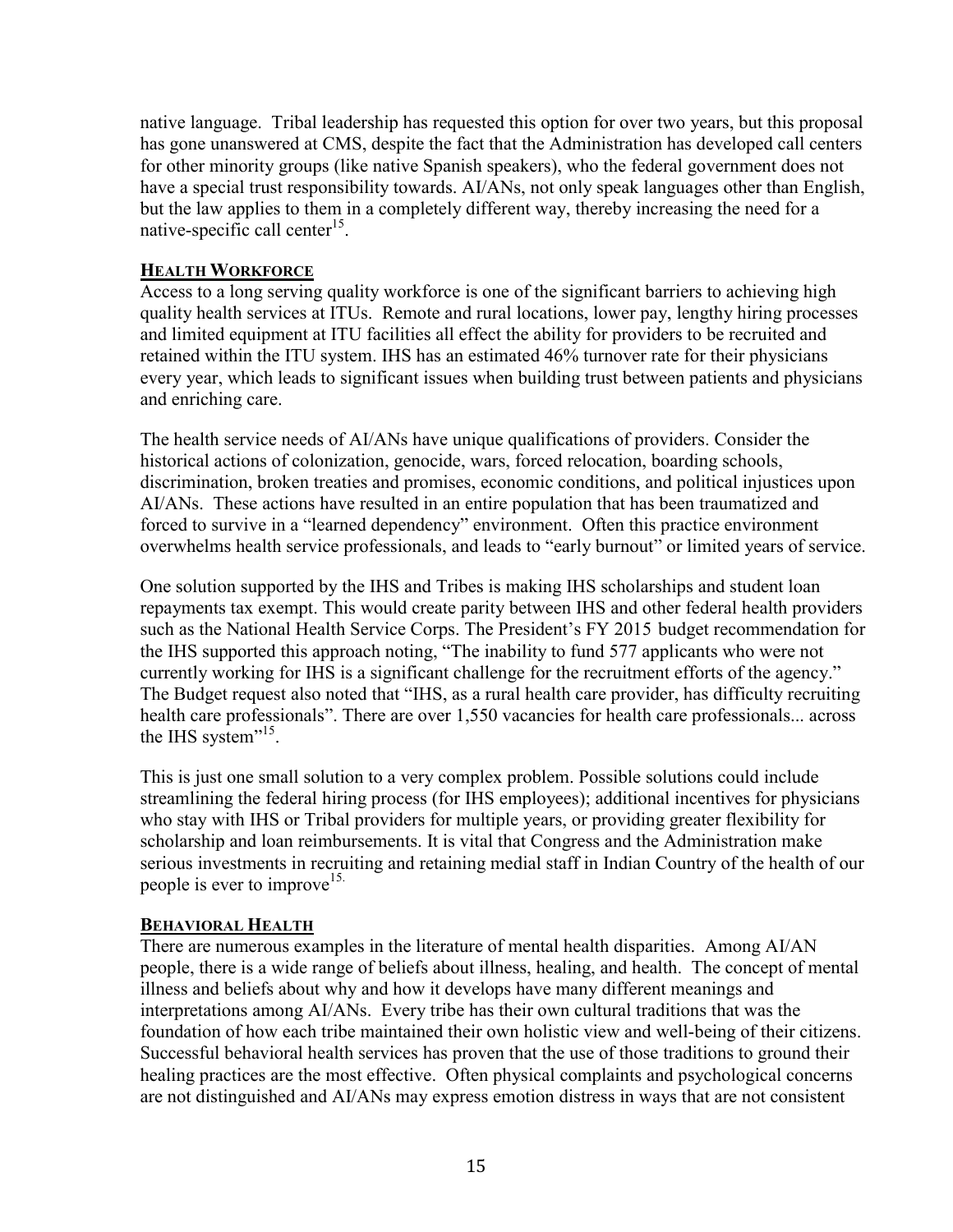with standard diagnostic categories<sup>18</sup>.

The ACA offers significant opportunities to begin to ameliorate the impact of mental illness and drug abuse (here after referred to as "Behavioral Health" as a summary term, as found in *Title VII* of the *Indian Health Care Improvement Act*) upon the lives of AI/AN. Behavioral health issues have been profoundly underestimated and culturally undefined in the AI/AN population. Most troubling is the fact that much of the personal and societal burden of behavioral health conditions and issues could be prevented or alleviated if people at-risk for experiencing these conditions had access to and received culturally appropriate prevention and treatment care and services.

As a result, AI/ANs face significant access barriers for effective behavioral health prevention and treatment care and services. Access to and the availability of behavioral health professionals, such as psychiatrists, psychologists, drug counselors, and social workers are seriously lacking. Poverty, geographic location, and cultural differences further limit the amount and quality of services available. Research confirms that limited insurance coverage, scarce availability of services, excessive travel distances, weather hazards, increased personal monetary costs, and stigma related to behavioral health needs additionally contribute to poor access. Finally, for those who do receive treatment, many find that the care provided is not intensive enough, not long enough, and/or lacking in important follow-up health and social services.

The ACA has specific language for government to government relations for tribes and tribal organizations, urban Indian programs, and the Indian Health Service. Additionally, there are public sector sections that would be available, often working with a state, but also directly with federal departments. There are specific provisions that specifically name tribes: Sections 3502, 4001, 4201, 4202, 5101, 5405, 5507, and 10306; and one (1) Section 5507 that names urban Indian programs.

The behavioral health features of the ACA are numerous and complex. There are a variety of different opportunities that can impact or begin to impact the tremendous needs of Indian Country. The American Psychiatric Association lists the following AI/AN barriers to services<sup>18</sup>:

- Economic barriers (cost, lack of insurance)
- Lack of awareness about mental health issues and services
- Stigma associated with mental illness
- Lack of education and pervasive poverty
- Lack of culturally appropriate services
- Mistrust, with which many AI/ANs relate to their health care providers
- Continuing lack of accurate data and research on AI/ANs
- Lake of appropriate intervention strategies (including integration of mental health and primary health care services)
- Mental health professional shortages and high turnover
- Availability of mental health services in rural, isolated locations

#### **Public Health Model Adoption**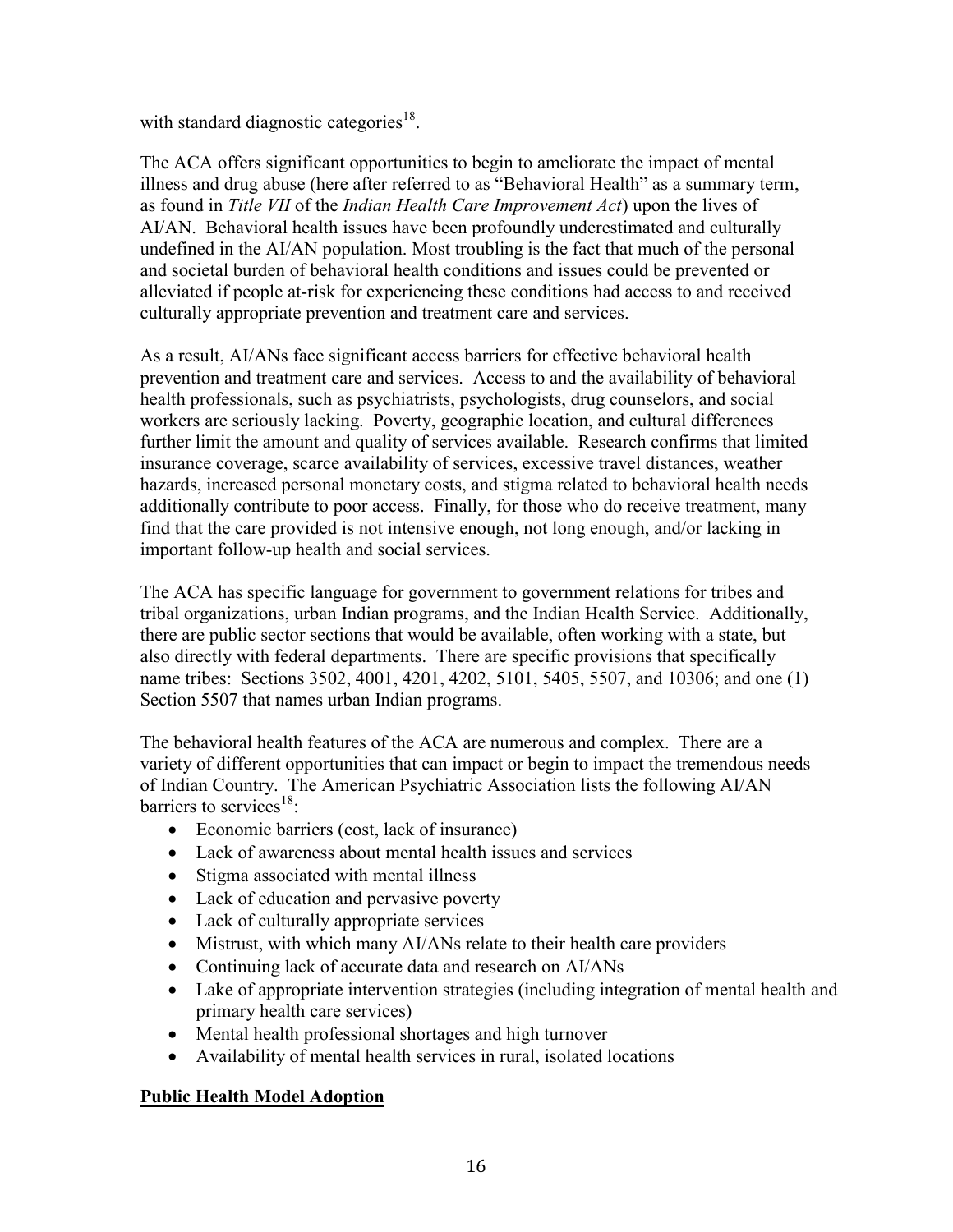In Indian Country, public health support is virtually non-existent. While much of the U.S. population has access to government-sponsored, accredited health departments, behavioral health facilities, or alcohol and substance abuse treatment facilities, these facilities are rare in Indian Country. Combine this with high rates of poverty, widespread historical trauma, and adverse childhood experiences, and the problems seem insurmountable<sup>15</sup>.

In regards to the ACA's trend to start practicing health services using the public health model, consider changing health services to meet the needs of AI/ANs by targeting funding and investments in public health infrastructure to fight some of the immense disparities. Public health is the science of protecting and improving the health of communities through education, promotion of healthy lifestyles, and research for disease and injury prevention. Perhaps the most difficult of developing public health assets is the definition of "community". One would be hard pressed to find ANY two "communities" with exactly the same culture, sub-cultures, economic structure, leadership, health issues, assets, resiliency, and factors that bind a group of residents to function and be responsive to the wellness of others. Often policy developers consider their own definition of a "community" without consideration or knowledge of historical human groupings. Additionally, there is often an assumption by policy makers that a given geographic rural area or "town" is a single "community". These assumptions often preclude actual groups of citizens i.e. "communities", the freedom to be recognized as such, and results in a forced definition of community. Policy makers need to understand, that it is not unusual for rural geographic areas, with small populations, to have more than one "actual community". Following are some guidelines to determine a community structure (there may be more than one structure in any geographic area) that could benefit from using a public health model to meet the needs of their respective citizenry.

- 1. Identify and address health equity from a population-based, whole group aggregate perspective to determine health status, spotlighting specific groups when indicators of health disparities are noted.
- 2. Support culturally relevant health promotion and prevention that is communitydetermined; and culturally relevant strategies that enhance, promote, and improve the health status of AI/AN communities.
- 3. Support communities to identify as communities that can support their own cohesiveness, identify their strengths and assets, and develop their own strategies based in cultural beliefs and practices to enhance health and overall well-being of their population.
- 4. Ensure that the health of vulnerable populations within a community are identified and addressed to support the "greater good" because of the affects they have on any community. Communities need to accept this as a responsibility. This promotes a comprehensive potential for improved quality of life, increased energy and resources to create stronger families and communities.
- 5. Work with, connect, and support local communities and their leaders to identify, take responsibility for, and address racial/ethnic assets and health disparities, and to identify and publicize these assets and health disparities among their members, together developing strategies to address the disparities and reinforce assets.
- 6. Start a process to collect reliable data on the health status of respective communities. Currently, small rural communities have very limited comprehensive data and often data that is collected is invalid as it is not culturally sensitive (includes races, ethnicity, subcultures e.g. rural farming, rural wilderness etc.). Actions can be developed to prevent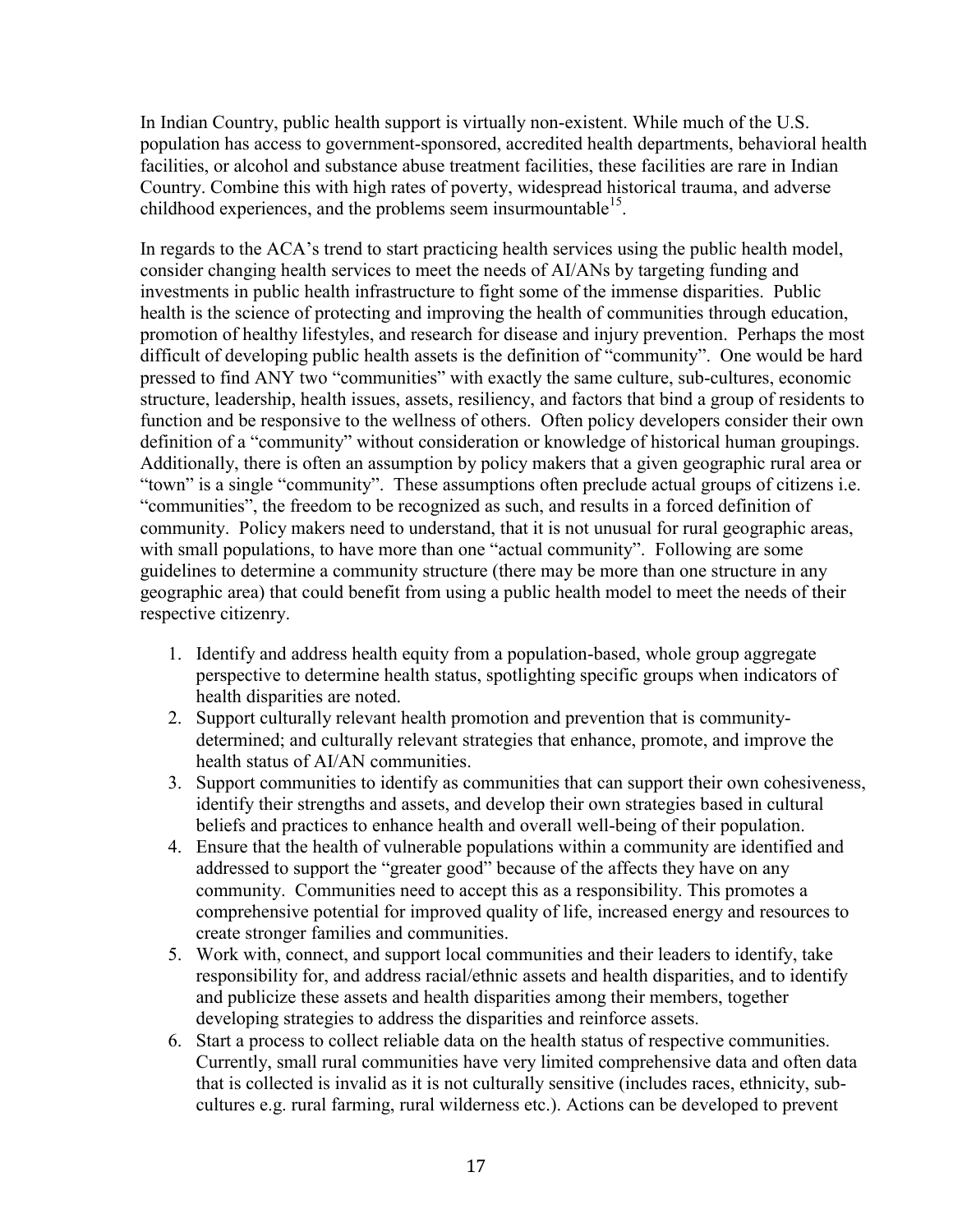poor health outcomes by: appropriately identifying, collecting, and reporting cultural specific data; identifying where data are lacking and developing appropriate tools to collect those data; and by linking poor health status indicators to social conditions and influences, as well as personal behaviors and genetics.

### **RECOMMENDATIONS FOR NRHA POLICY POSITIONS**

Policymakers are encouraged to "first do no harm" to AI/AN health programs. To protect Indian health programs the following provisions were recommended for inclusion in any legislation and regulations. Please note that the first nine are continued from the 2006 Issue Paper.

- 1. Include "tribes," "tribal organizations," and "tribal" when listing governmental entities. Without specific wording, Centers for Medicare and Medicaid Services (CMS) may not give tribes the same consideration as other governments. It is vitally important because this recommendation is not followed, history has proven over and over again that the government to government relationship is compromised. The appropriate language for policies is: federal, state, tribal, and local governments.
- 2. As appropriate, include specific wording acknowledging the I/T/U as a special type of provider essential for AI/AN access to Medicaid, Medicare, and SCHIP programs. The wording of such an acknowledgement is necessary based on the legal classification of AI/ANs as dual citizens. (It is important to understand that dual citizens have the choice of using Indian specific and/or public sector programs/services.)
- 3. State that AI/ANs are entitled to health care on the basis of their enrollment in federally recognized tribes and/or descendants of enrolled members of tribes. Explicitly recognize the special relationship AI/ANs have with the federal government as a political group to establish policies that demonstrate recognition of the government-to-government relationship that AI/ANs have that is not a classification as a "minority group" or a racial group.
- 4. If new legislation creates special programs to address health disparities, inequities or access to care, include AI/ANs in lists of target groups.
- 5. Funding should be provided to I/T/Us for implementing new programs and regulations.
- 6. Explicitly require that CMS (as noted in the **Legal Justification Section**) and states assess impact on tribes and conduct meaningful tribal consultation prior to issuing regulations, policies or State Medicaid Plans that affect AI/AN.
- 7. Explicitly require that CMS assess proposed legislative and regulatory changes that impact tribes and conduct meaningful tribal consultation prior to submitting legislative changes, issuing new regulations, and policies that affect AI/ANs. Numerous Executive Orders from four administrations have supported this. However, there remain some state waiver requests that have been approved by CMS without the required meaningful tribal consultation.
- 8. Traditional practices and customs must be respected. Respect for cultural beliefs requires blending of traditional practices with a modern medical model and emphasizing public health and community outreach. The CMS should include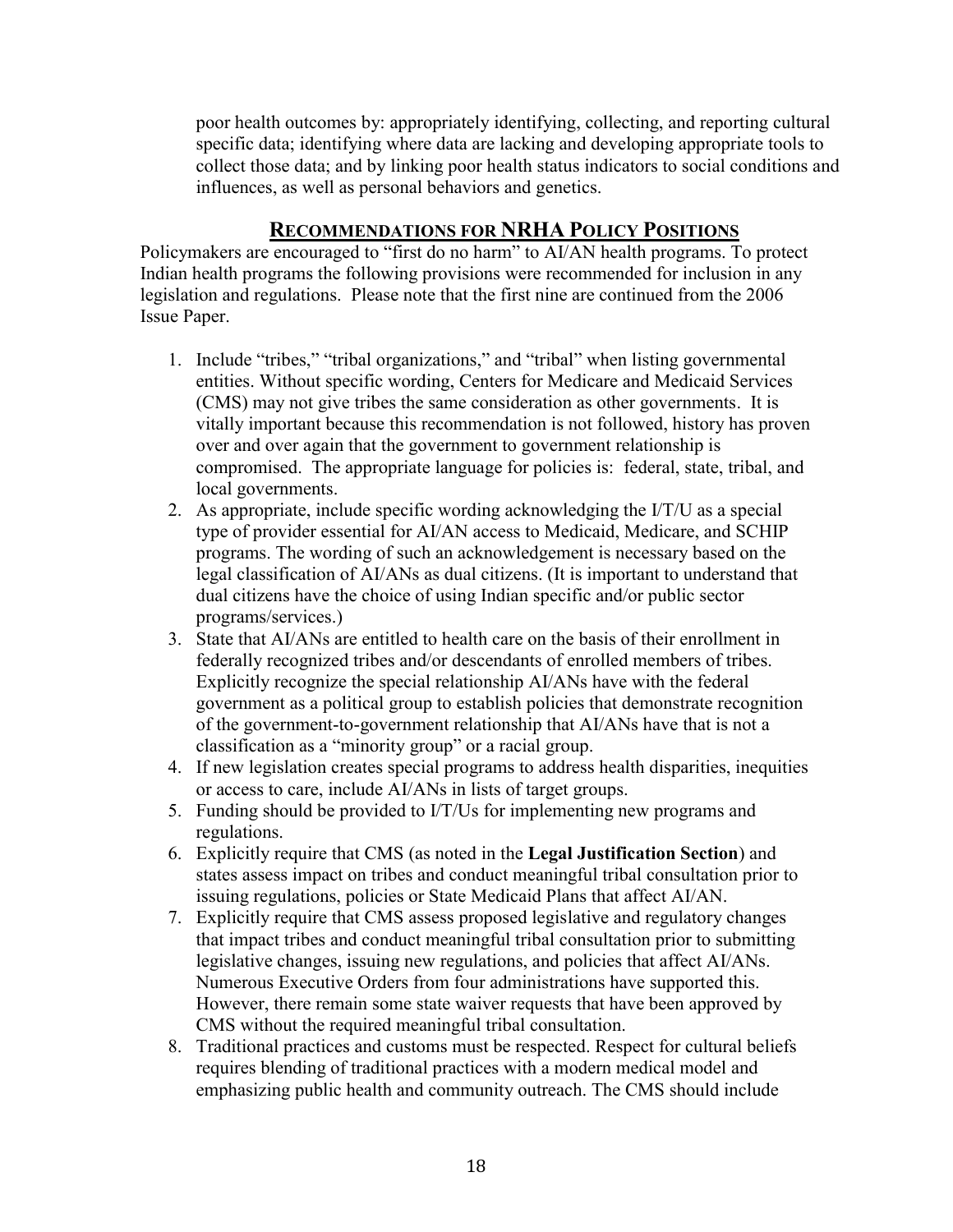access to traditional medicine as part of the services available to AI/AN people and fully recognize traditional medicine as an integral component of the Indian health care delivery system.

9. All venues for the use and reimbursement of tele-health technologies should be pursued to relieve the disparity of access to all health services (e.g. home, specialists, follow-up treatments). Including building new collaborations with the Veterans Affairs for tele-health and reimbursement.

#### **RECOMMENDATIONS (NEW)**

- 1. Suicide is catastrophic in Indian Country. Last year (Feb. 2015), there was a state of emergency declared on the Pine Ridge Reservation. It was reported there were five (5) suicides in one month. There needs to be a coordinated, multidisciplinary effort involving federal, state, tribal, and local health officials to address this important public health issue.
- 2. The AI/AN populations continues to experience much higher death rates than Whites. Patterns of mortality are strongly influenced by the high incidence of diabetes, smoking prevalence, problem drinking, and social determinants. Much of the observed excess mortality can be addressed through known public health interventions.
- 3. Improve race classification among AI/ANs and decedents to strengthen AI/AN accurate mortality data, and analyze deaths by geographic region to aid in planning, implementation, and evaluation of efforts to reduce health disparities in this population.
- 4. There needs to be emphasis placed on improving accuracy of all AI/AN health data. Proven methods of matching AI/AN social security numbers with health services provided at non-ITUs would have significant benefits for all health policy development. The only delimitation of this policy suggestion is the fact that it would only identify AI/ANs that have used an ITU service sometime in their lifetime, including IHS's CHSDAs now referred to as Purchased and Referred Care (PRC). Improvements in AI/AN accurate data is essential for effective and efficient health policy development.
- 5. Improvements in education and awareness of cancer screening benefits continue to be needed in rural areas. There needs to be better access to specialists to prevent unnecessary morbidity and premature death as the entire rural population tends to be over represented by the babyboom generation turning 65 years of age.
- 6. There needs to be an improved cancer surveillance data policy adjustment for AI/AN communities. This adjustment is a critical need for accurate planning, implementation, and evaluation of more effective cancer controls and would have an impact on reducing all cancer health disparities in the AI/AN population.
- 7. Because of the more rapid increase of kidney cancer incidence in AI/ANs and the less favorable mortality trend compared with Whites, additional studies are needed to explain the differences in incidence and mortality that would reduce and eliminate racial disparities for this disease. Continued monitoring of kidney cancer patterns through surveillance is warranted to track progress in eliminating racial disparity in kidney cancer. Given the high prevalence of obesity, smoking, and hypertension,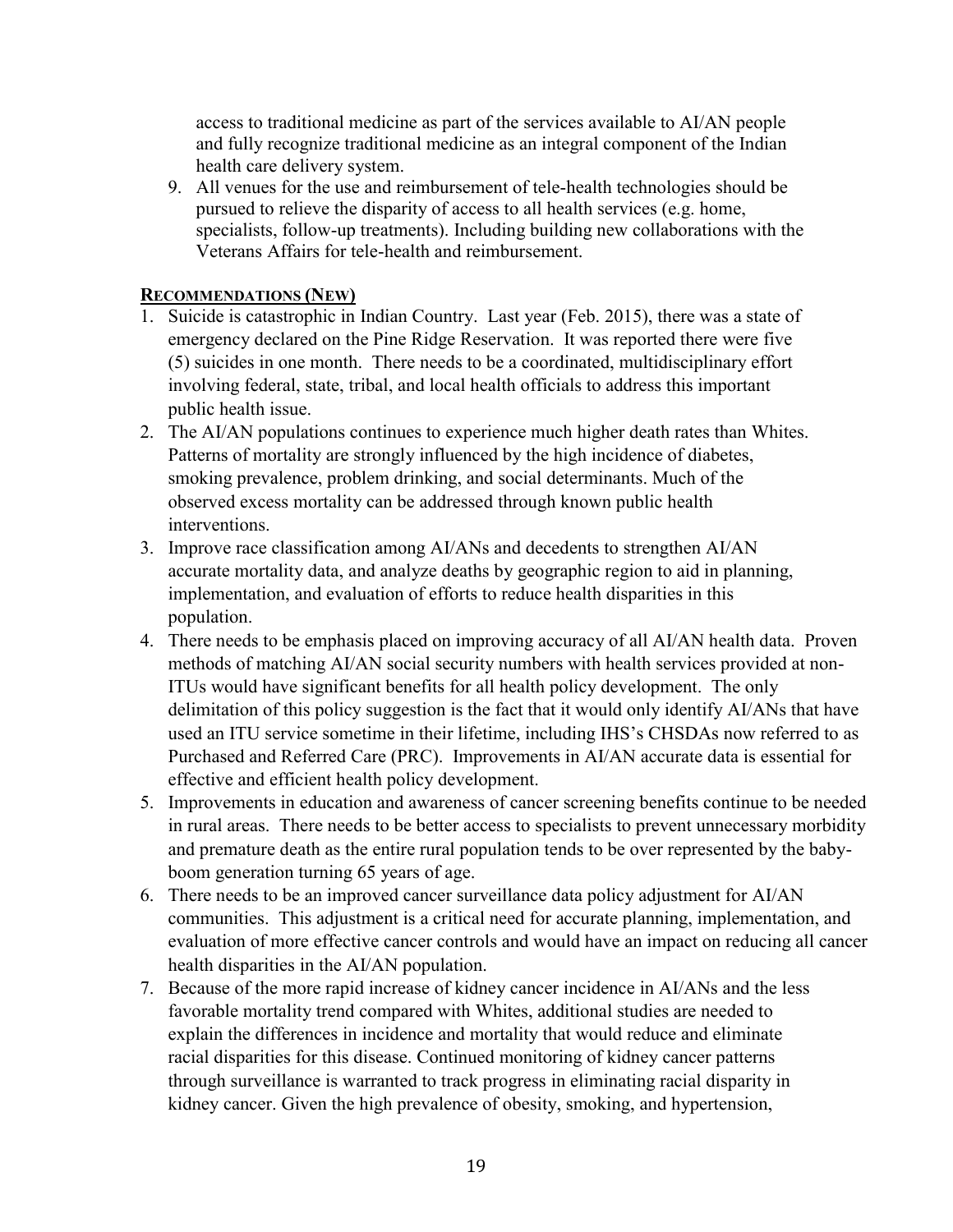more public health interventions are needed including healthy diet and physical activity promotion, tobacco cessation, and early detection and control of hypertension.

- 8. It is well known that diabetes can affect many parts of the body and is associated with serious complications, such as heart disease and stroke, blindness, kidney failure, and lower-limb amputation. Some complications, especially microvascular (e.g., eye, kidney, and nerve) disease, can be reduced with good glucose control. While current programs in the AI/AN health service system have exemplary programs that have impressive results compared to the public sector, there remains an urgent need for continued persistence for prevention. New innovative approaches are needed for early detection and treatment of complications which can prevent development and progression of this devastating condition for AI/ANs.
- 9. Proven strategies that reduce alcohol consumption should be considered dependent upon community recommendation and acceptance. These may include: accepted cultural interventions, early age education, drug courts, increasing alcohol taxes, increased law enforcement. The intervention must be accepted and endorsed by the respective community for best results.
- 10. Continuing efforts to improve pneumococcal conjugate vaccine coverage among AI/AN children, and increased awareness of the importance of early antiviral treatment of influenza among providers and AI/AN communities, is needed. Continuing to strengthen on-going surveillance efforts to better identify the disease burden among AI/AN people at local and regional levels is essential to increase public health action to address disparities. Although progress has been made in reducing pneumonia and influenza mortality, disparities between AI/ANs and Whites persist. Strategies to improve vaccination coverage and address risk factors that contribute to pneumonia and influenza mortality are needed.
- 11. The decrease in death rates from HIV and TB was greater among Whites, but death rates remained significantly higher among AI/AN individuals. Public health interventions need to be prioritized to reduce the HIV and TB mortality in AI/AN populations.
- 12. AI/ANs had consistently higher unintentional accident death rates than did Whites. This disparity in overall rates coupled with recent increases in unintentional poisoning deaths requires that injury prevention be a major priority for improving health and preventing death among AI/AN populations.
- 13. The American Psychiatric Association, (2014) recommends the following responses and approaches to address the barriers to mental health services for AI/ANs:
	- Increase awareness of mental health and chronic disease connections, e.g. diabetes
	- Conduct stigma awareness training with gatekeepers
	- Educate providers about unique mental health issues
	- Increase presence of AI/ANs in research (as researchers and subjects)
	- Advocate for policies that promote social justice, equity, and equality
	- Increase comprehensive, (including mental health and substance use disorders), affordable, health insurance coverage for all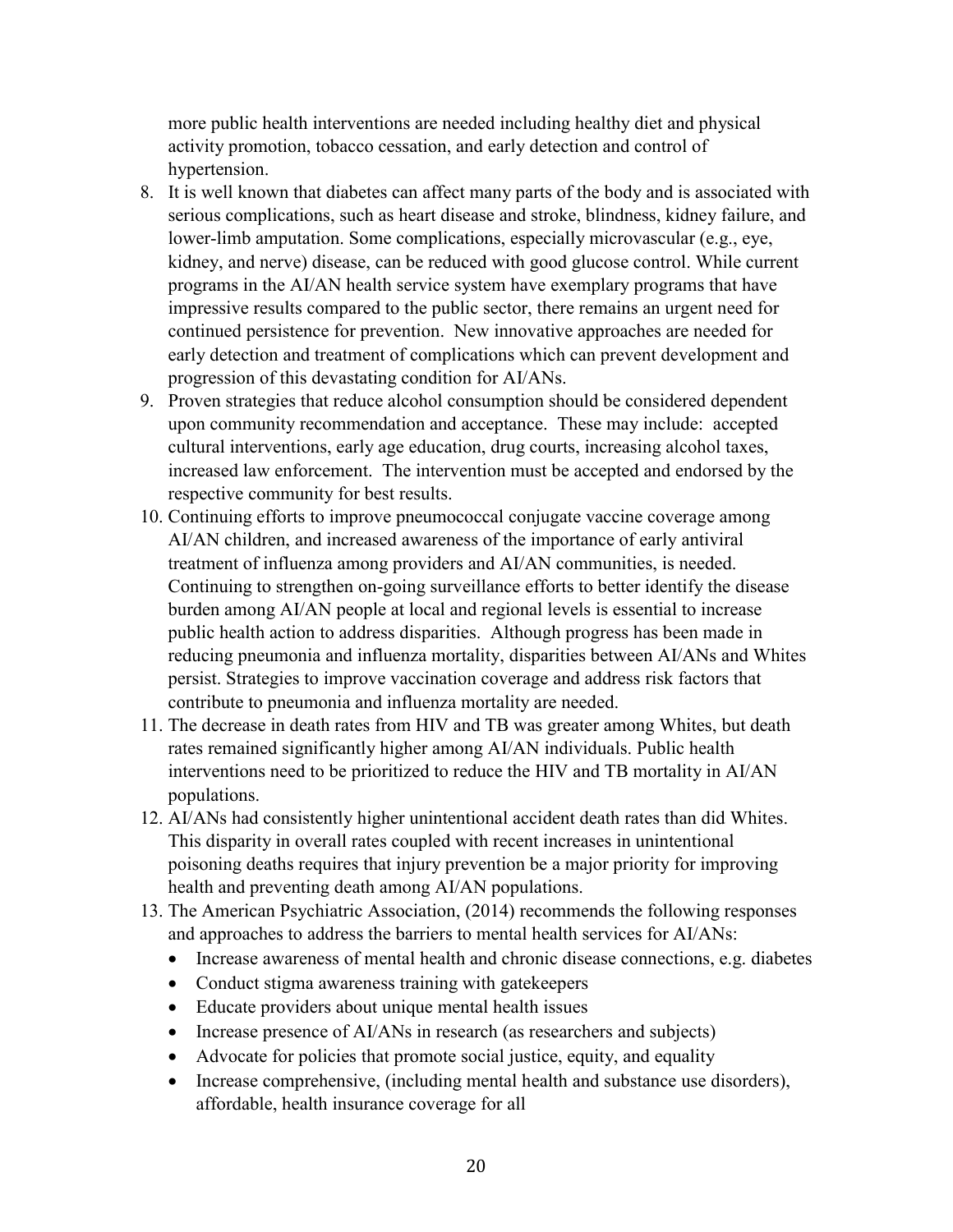- Focus on prevention, early intervention
- Develop systems that endorse the integration of traditional healing and spiritual practices
- Increase use of technologies (e.g. telepsychiatry) to better serve remote populations
- Increase person-centered services and respect for the role of the family
- 14. There are still thousands of ACA hardship exemption applications that have yet to be processed, including those that have been are processed incorrectly. These problems have all contributed to low enrollment, as many AI/AN are still confused about the benefits of the ACA and see no reason to sign up. As there seems to be no acute solution for the near future, there is one way to dramatically improve AI/AN enrollment. There needs to be an establishment of an AI/AN call center that would be more culturally sensitive, know the special AI/AN provisions, and in certain cases be linguistically equipped to answer calls where the caller only speaks their native language.
- 15. At this time the ACA impact for AI/ANs is unclear, but there is potential for innovative, far reaching treatment and prevention programs, an emergency demonstration project, education and trainings, school based centers, leadership development, work force development, research, data base development, loan repayment, and reimbursement improvement for behavioral health services. Every opportunity from the ACA needs to be supported by all policy developers.

#### **CONCLUSIONS/SUMMARY**

The health delivery system remains critically challenging for all rural Americans. This challenge is basic, but there needs to be policy, support, and advocacy to maintain at the very least, a minimum threshold of services. This minimum is being challenged from the ACA and resulting policy. The closing and potential closing of more Critical Access Hospitals is a prime example. The lack of access for rural residents to basic emergency services, primary and mental health services, and reasonable local inpatient services will cost lives.

We still live in an environment where rural residents (especially elders) feel an urgency to move to "town" when they retire so they will have access to health services. It is unfortunate in our great country that elders feel the necessity to literally move from their lifelong residence in order to access health services. Further, those who cannot afford to relocate simply go without services. Now, the likely potential for access to health services in "small towns" is slowly being eliminated. Every rural clinic and Critical Access Hospital that closes negates even this option for access to services. If this trend continues, all of our rural residents will be disproportionately negatively affected to access basic primary care services. Action needs to be taken in concert with NRHA to advocate for continued access to services in rural areas.

History and current health statistics remain especially alarming for AI/ANs. Addressing health equity continues to be a complex undertaking for the 567 federally recognized tribes, with varied cultures, infrastructures, and environments. There continues to be barriers, including poverty, alcohol use, unintentional injuries and deaths, and complexity of tribal structures and jurisdictions. There needs to be improved methods and processes developed to improve the accuracy of data for smaller population groups.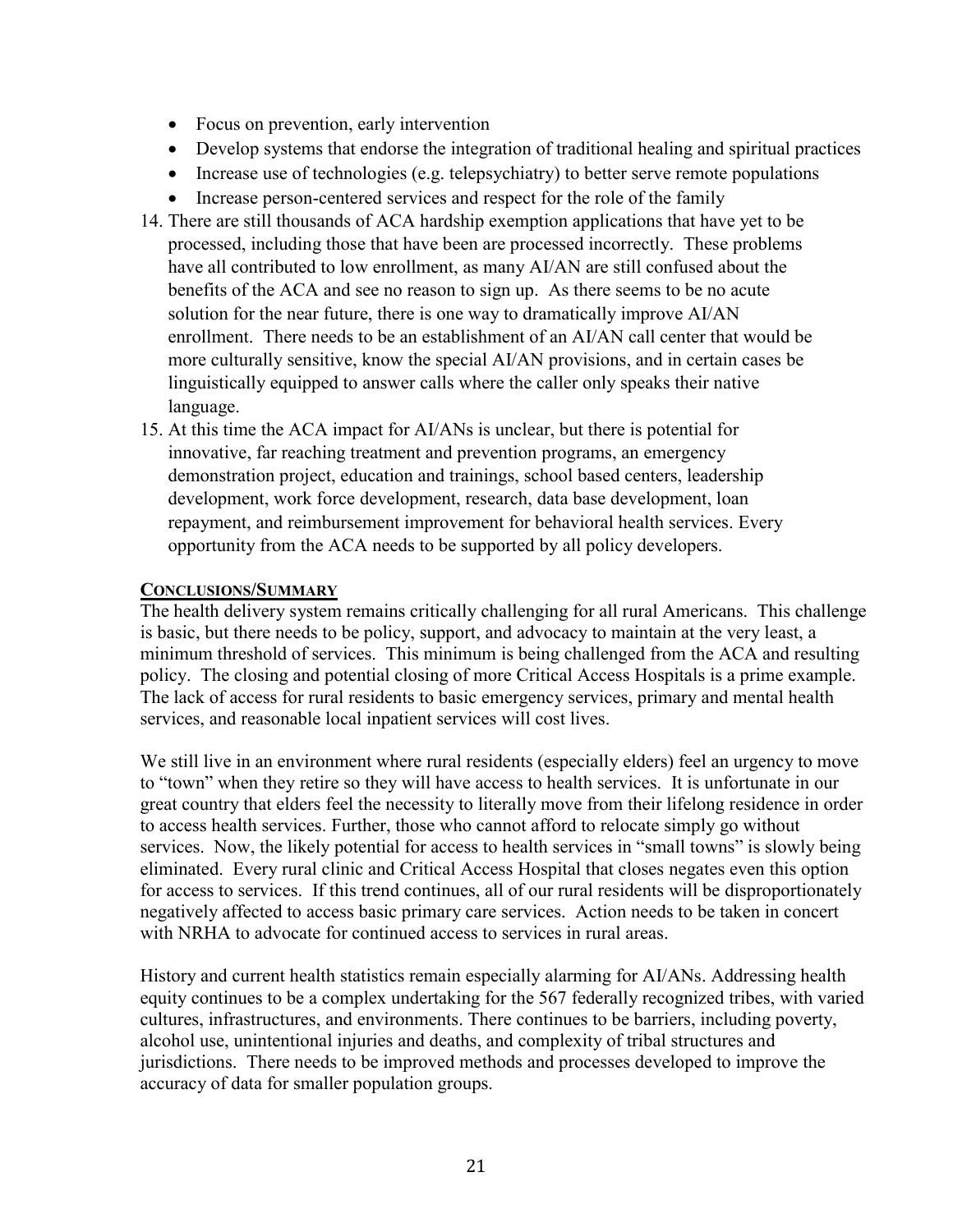When Congress passed the ACA, it also permanently reauthorized the *Indian Health Care Improvement Act* (IHCIA). The IHCIA provides new authorities for AI/AN health services, however, additional actions are needed to fully implement the ACA. Specifically, more needs to be done on behalf of the IHS and Congress to take advantage of these new authorities that have the potential to start to reduce the health inequities for AI/ANs. The battle for IHCIA renewal was over ten years in the making. When this historic law was signed, Indian Country was elated by the promise of a new and more efficient health service delivery system for AI/AN people. However, four years later many of the provisions of the ACA remain unfunded or not implemented, and in many ways, represent yet another broken promise for AI/ANs.

It is incredibly painful to continue to report that the health system is broken in this country. There remains substantial differences of health equity for AI/ANs and a critical need for continued advocacy from NRHA. The relationship between NRHA and AI/AN policy support has been extremely beneficial. As rural AI/ANs continue to literally fight for their lives, advocacy and collaboration from NRHA is a key asset in these efforts.

AI/AN Health Policy Paper - References cited:

- 1. National Indian Health Board. Indian Health 101. Published July 2014. Accessed January 18, 201[5http://www.nihb.org/tribal\\_resources/indian\\_health\\_101.php.](http://www.nihb.org/tribal_resources/indian_health_101.php) Accessed January 30, 2015.
- 2. Samantha Artiga, Rachel Arguello, and Philethea Duckett; Henry J. Kaiser Family Foundation. Health coverage and care for American Indians and Alaska Natives. [http://kff.org/disparities-policy/issue-brief/health](http://kff.org/disparities-policy/issue-brief/health-coverage-and-care-for-american-indians-and-alaska-natives/)[coverage-and-care-for-american-indians-and-alaska-natives/.](http://kff.org/disparities-policy/issue-brief/health-coverage-and-care-for-american-indians-and-alaska-natives/) Published October, 7, 2013. Accessed January 18, 2015.
- 3. National Congress of American Indians, Geographic & Demographic Profile of Indian Country in 2012 from 2010 Census data
- 4. Espey, D.K., Jim, M.A., Richards, T.B., Begay, C., Haverkamp, D. and Roberts, D. Methods for improving the quality and completeness of mortality data for American Indians and Alaska Natives. Am J Public Health. 2014;104(suppl 3):S286–S294.
- 5. Espey, D.K., Wiggins, C.L., Jim, M.A., Miller, B.A., Johnson, C.J. and Becker, T.M. Methods for improving cancer surveillance data in American Indian and Alaska Native populations. Cancer 2008;113(suppl 5):1120-30.
- 6. Espey, D.K., Jim, M.A., Cobb, N., Bartholomew, M., Becker, T., Haverkamp, D. and Plescia, M. Leading causes of death and all-cause mortality in American Indians and Alaska Natives. Am J Public Health. 2014;104(suppl 3):S303– S311.
- 7. Reilley, B., Bloss, E., Byrd, Iralu, J., Neel, L., and Cheek, J.C. Death rates from human immunodeficiency virus and tuberculosis among American Indians and Alaska Natives in the United States, 1990-2009. Am J Public Health. 2014;104(supl 3): S453–S459.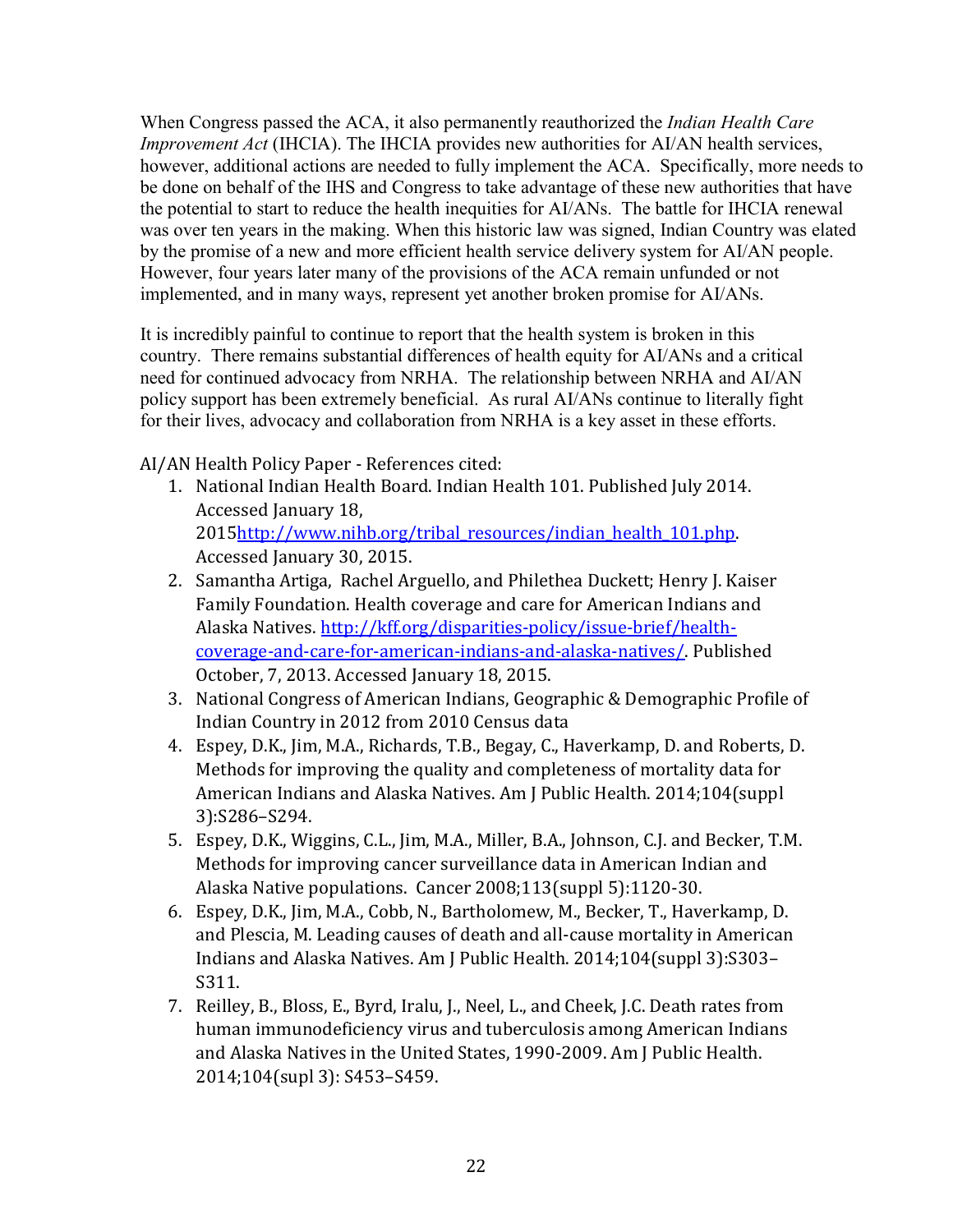- 8. Landen, M., Roeber, J., Naimi T., Nielsen, L., and Sewell, M. Alcoholattributable mortality among American Indians and Alaska Native in the United States, 1999-2009. Am J Public Health. 2014;104(suppl 3):S343–S349.
- 9. Jun, L., Weir, H.K., Jim, M.A., King, S.M., Wilson, R. and Master, V.A. Kidney cancer incidence and mortality among American Indians and Alaska Natives in the United States, 1990-2009. Am J Public Health. 2014;104(suppl 3): S396–S403.
- 10. Herne, M.A., Bartholomew, M.L. & Weahkee, R.L. Suicide mortality among American Indians and Alaska Natives. Am J Public Health. 2014;104(suppl 3):S336–S342.
- 11. Groom, A.V., Hennessy, T.W., Singleton, R.J., Butler, J.C., Holve, S. and Cheek, J.E. Pneumonia and influenza mortality among American Indians and Alaska Native people. Am J Public Health. 2014;104(suppl 3): S460–S469.
- 12. Murphy, T., Pokhrel, P., Worthington, A., Billie, H., Sewell, M. and Bill, N. Unintentional injury mortality among American Indians and Alaska Native in the United States, 1990-2009. Am J Public Health. 2014;104(suppl 3): S470– S480.
- 13. Department of Health and Human Services. Indian Health Service. Division of Diabetes Treatment and Prevention. *Diabetes in American Indians and Alaska Natives: Facts At-a-Glance*. [https://www.ihs.gov/MedicalPrograms/Diabetes/HomeDocs/Resources/FactSheet](https://www.ihs.gov/MedicalPrograms/Diabetes/HomeDocs/Resources/FactSheets/2012/Fact_sheet_AIAN_508c.pdf) [s/2012/Fact\\_sheet\\_AIAN\\_508c.pdf.](https://www.ihs.gov/MedicalPrograms/Diabetes/HomeDocs/Resources/FactSheets/2012/Fact_sheet_AIAN_508c.pdf) Accessed January 18, 2015.
- 14. Government Printing Office. Indian Affairs: Laws and Treaties. Compiled and edited by Charles J. Kappler, 1904. Cherokee Nation v. Georgia, 30 U.S. (5 Pet.), 1, 16 (1831). Index to treaties with Cherokee Nation at: [http://digital.library.okstate.edu/kappler/vol2/kindex1.htm#C,](http://digital.library.okstate.edu/kappler/vol2/kindex1.htm#C) page 8.
- 15. Hearing before the Senate Committee on Indian Affairs, 114th Cong. (2015), (Testimony of the National Indian Health Board oversight hearing on Indian Country priorities). [http://www.indian.senate.gov/sites/default/files/upload/files/1.28.15%20](http://www.indian.senate.gov/sites/default/files/upload/files/1.28.15%20SCIA%20Witness%20Testimony%20-%20Stacy%20Bohlen%20-%20NIHB.pdf) [SCIA%20Witness%20Testimony%20-%20Stacy%20Bohlen%20-](http://www.indian.senate.gov/sites/default/files/upload/files/1.28.15%20SCIA%20Witness%20Testimony%20-%20Stacy%20Bohlen%20-%20NIHB.pdf)
	- [%20NIHB.pdf.](http://www.indian.senate.gov/sites/default/files/upload/files/1.28.15%20SCIA%20Witness%20Testimony%20-%20Stacy%20Bohlen%20-%20NIHB.pdf) Accessed January 30, 2015.
- 16. U. S. Department of Health and Human Services. *National tribal budget recommendation for the Indian Health Service: Fiscal Year 2013 budget*. Washington, DC. [http://www.nihb.org/docs/03282011/FY%202013%20National%20Tribal%20Budget%2](http://www.nihb.org/docs/03282011/FY%202013%20National%20Tribal%20Budget%20Recommendations_Final.pdf) [0Recommendations\\_Final.pdf.](http://www.nihb.org/docs/03282011/FY%202013%20National%20Tribal%20Budget%20Recommendations_Final.pdf) Accessed January 18, 2015.
- 17. Towne Jr. S.D., Smith, L.M., and Ory, M.G. Geographic variations in access and utilization of cancer screening services: examining disparities among American Indian and Alaska Native Elders. Int J Health Geogr. 201413:18.
- 18. American Psychiatric Association. *APA Fact Sheet. Mental health disparities: American Indian and Alaska Natives.* [https://www.google.com/search?q=APA+Fact+Sheet.+Mental+health+disparities%3A+A](https://www.google.com/search?q=APA+Fact+Sheet.+Mental+health+disparities%3A+American+Indian+and+Alaska+Natives.&sourceid=ie7&rls=com.microsoft:en-US:IE-Address&ie=&oe=&rlz=1I7RVEB_enUS634&gws_rd=ssl) [merican+Indian+and+Alaska+Natives.&sourceid=ie7&rls=com.microsoft:en-US:IE-](https://www.google.com/search?q=APA+Fact+Sheet.+Mental+health+disparities%3A+American+Indian+and+Alaska+Natives.&sourceid=ie7&rls=com.microsoft:en-US:IE-Address&ie=&oe=&rlz=1I7RVEB_enUS634&gws_rd=ssl)